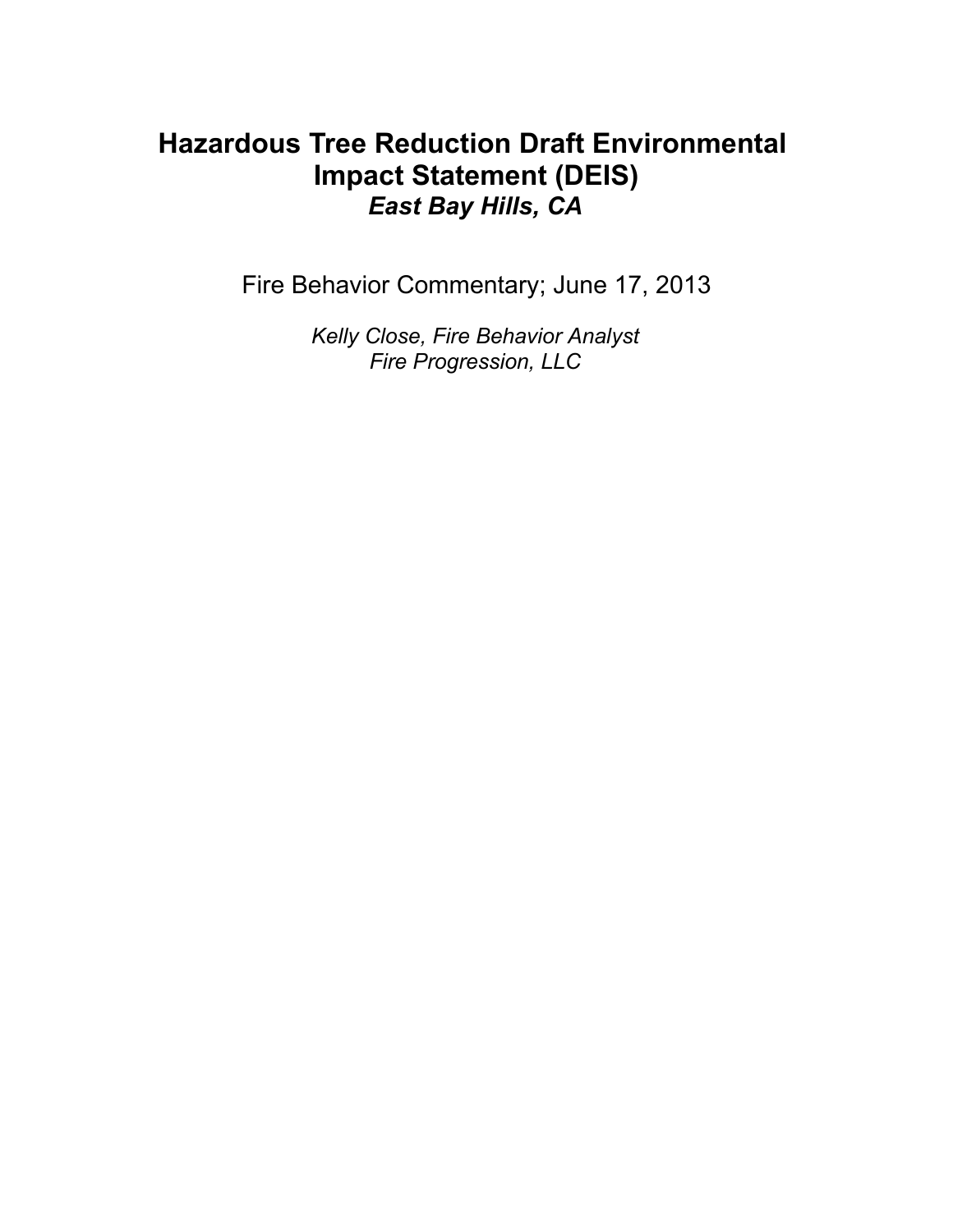## **TABLE OF CONTENTS**

| Critical Thresholds for Initiation and Propagation of Crown Fire  8                                                                                                                                                                                                                                          |  |
|--------------------------------------------------------------------------------------------------------------------------------------------------------------------------------------------------------------------------------------------------------------------------------------------------------------|--|
|                                                                                                                                                                                                                                                                                                              |  |
| Detrimental effect of the proposed fuel treatments in the DEIS on wildfire hazard                                                                                                                                                                                                                            |  |
| Effect of depositing up to 24 inches of eucalyptus mulch on the ground surface  12<br>Failure of the proposed actions to meet all mandatory FEMA criteria  13<br>Issues with fire behavior modeling conducted for the DEIS  14<br>Viability and feasibility of an alternative hazard mitigation strategy  18 |  |
|                                                                                                                                                                                                                                                                                                              |  |
|                                                                                                                                                                                                                                                                                                              |  |
| Appendix B - Professional and Educational Background  28                                                                                                                                                                                                                                                     |  |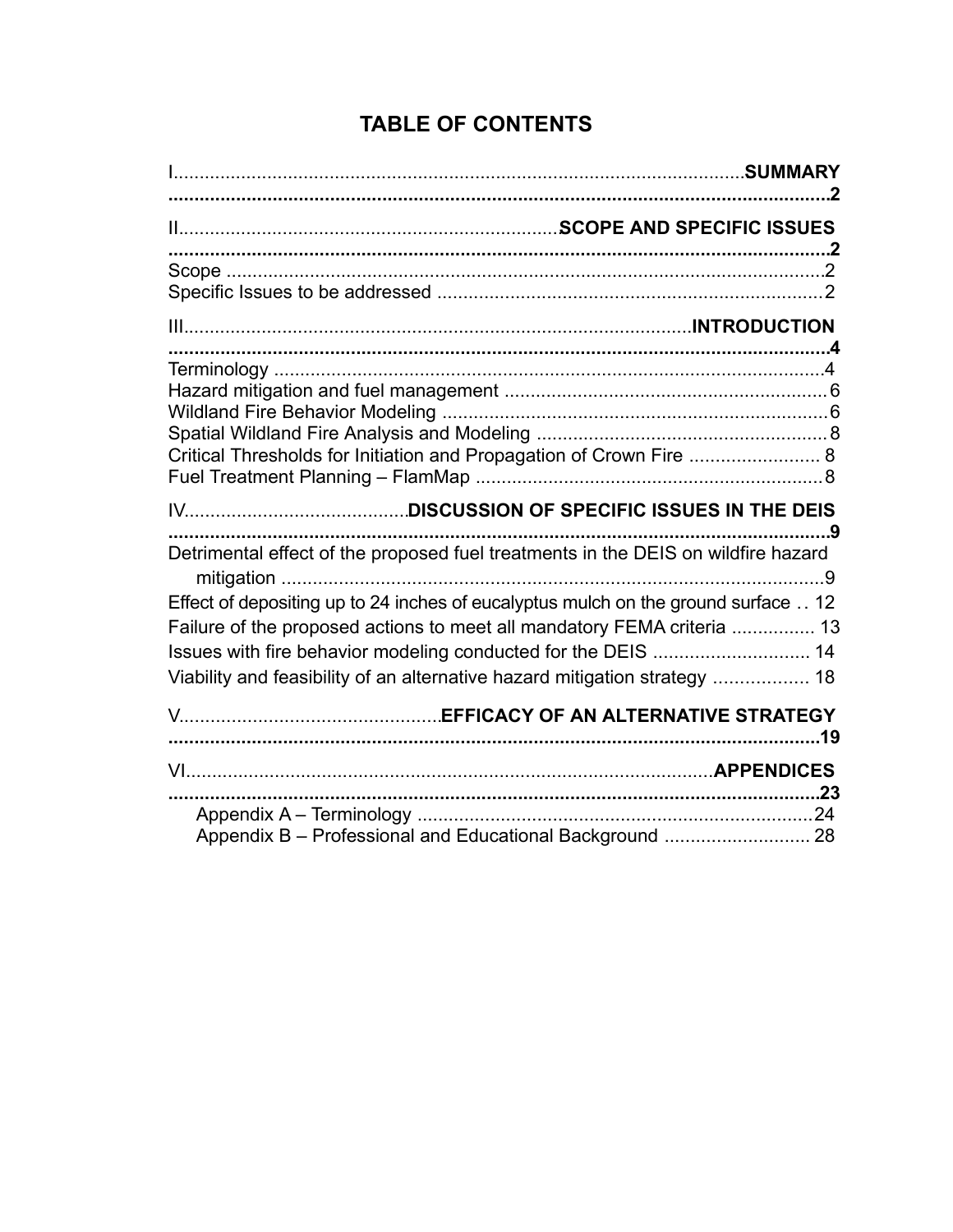## **I. SUMMARY**

I was asked to evaluate the Hazardous Tree Reduction Draft Environmental Impact Statement (herein referred to as "the DEIS") and provide feedback regarding fire behavior and fuel treatment options. This feedback includes assessment of the fire behavior modeling in the FEMA proposal, the alternatives considered, the efficacy of the proposed alternative selected, and the potential fire behavior and landscape impacts post-treatment.

I have reviewed all available components of the East Bay Hills DEIS for Hazardous Fire Risk Reduction and the East Bay Regional Park District (EBRPD) Wildfire Hazard Reduction and Resource Management Plan (WHRRMP). The discussion that follows also includes other reference material pertaining to fuels and fire behavior. These are cited in the References section (Appendix B).

Opinions and conclusions included in this document are based on the above sources of information, standard accepted fire behavior modeling methodology and procedures, and professional experience and observations.

## **II. SCOPE AND SPECIFIC ISSUES**

#### **Scope**

This report focuses on the proposed fuel treatments described in the 2013 East Bay Hills Hazardous Fire Risk Reduction Draft EIS. A synopsis of the specific issues to be addressed in Section IV is provided below.

## **Specific Issues to be Addressed:**

## *Detrimental effect of the proposed fuel treatments in the DEIS on wildfire hazard mitigation.*

The immediate effect of the proposed fuel treatments will be to reduce the potential for torching, crown fire, and spotting. However, the proposed treatments will also increase the surface fuel loading substantially by converting non-fuels (standing trees) into surface fuels (lop-and-scatter treatment of branches). In the absence of any continued long-term maintenance beyond what is specified in the DEIS, it is my opinion that this change in fire hazard is temporary, valid only for a short period of time post-treatment, and trades one problem for another.

Removing all eucalyptus, Monterey pine, and acacia trees will be a severe site disturbance. Such catastrophic site disturbances that include extensive canopy removal do not favor the less invasive native species such as oak or bay trees, but rather favor more invasive species. As noted above, this phenomenon has been documented on numerous mechanical fuel treatments in the California Bay Area that are similar to actions proposed in the DEIS. In my opinion, that without further long-term maintenance that includes extensive planting of other species, the proposed actions will not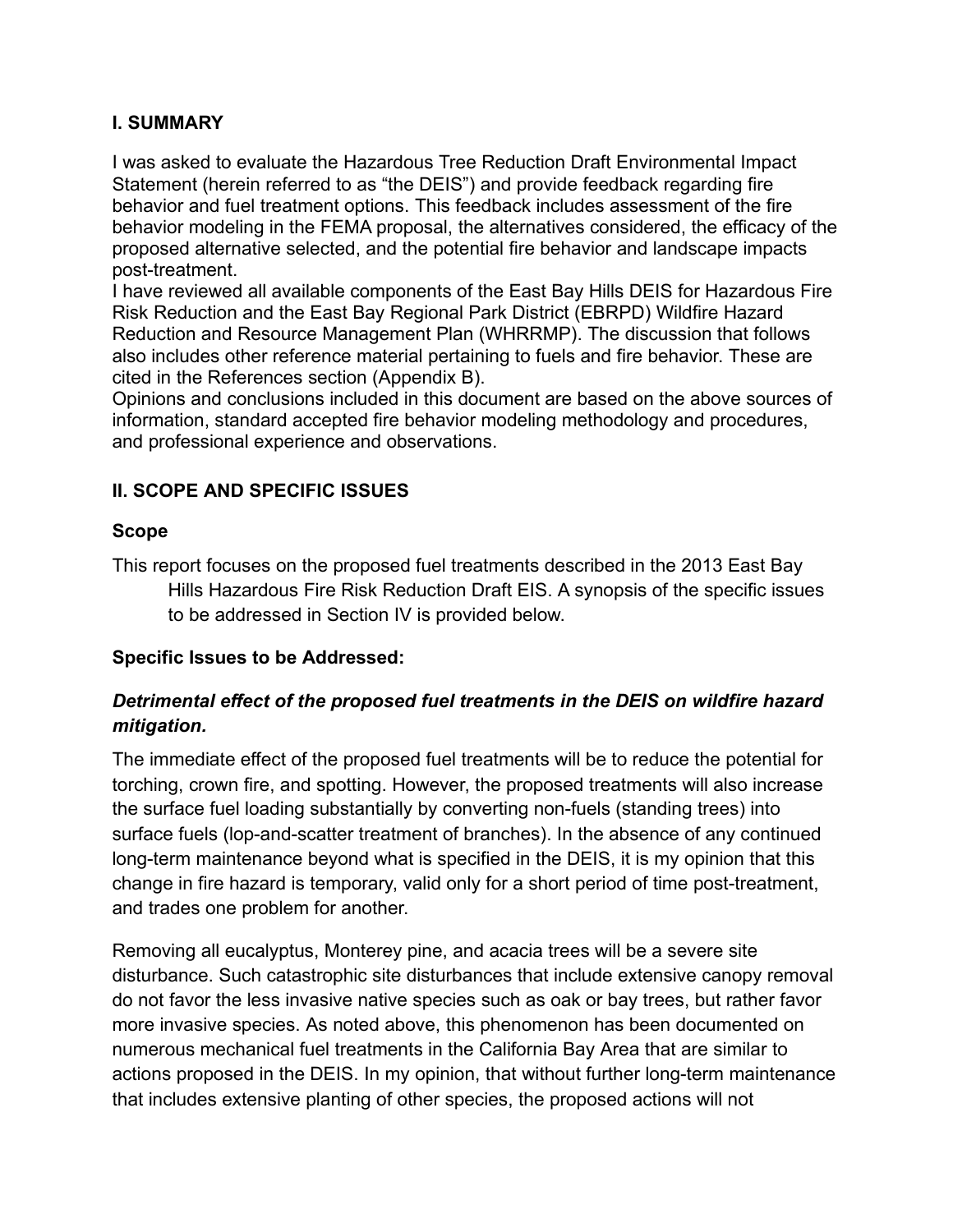differentially favor native species, but will simply favor invasive, highly flammable brush species, both native and non-native, leading to dangerous, intense, and destructive wildfires. It is further my opinion that the actions proposed in the DEIS will lead to dangerous, intense and destructive wildfires. The net effect is essentially trading one fire hazard for another, at a significant dollar cost and detriment to the local ecosystems.

The DEIS states that removal of the tree canopy would increase the amount of rainfall that reaches the ground, rather than being intercepted by trees, and also acknowledges that precipitation reaching the ground by fog drip during the summer months, up to 10 inches annually, would be reduced or eliminated. The DEIS does not acknowledge the critical impact the reduced precipitation from fog drip would have on fire danger and the greater potential for catastrophic fires due to reduced summer precipitation. This is a serious omission that incorrectly downplays the impact of tree canopy removal.

## *Effect of depositing up to 24 inches of eucalyptus mulch on the ground surface.*

The DEIS justifies depositing up to 24 inches of mulch, primarily from eucalyptus trees, on the ground surface based on research involving decomposition and fire hazard posed by no more than 6 inches of mulch. It fails to acknowledge research that highlights the high potential for spontaneous combustion in deeper accumulations of mulch, the difficulty of fire suppression in such fuels, the severe long-term damage to soils by the intense heating in mulch and wood chip fires, and the documented spotting danger posed by mulch and other forms of masticated fuels. In my opinion, deposition of this much woody material on the surface of the ground in any form does not follow sound fire management practices and has the net effect of increasing surface fuel loads.

## *Issues with fire behavior modeling conducted for the DEIS.*

Fire behavior modeling conducted for the DEIS (FlamMap) included an assessment of the no-treatment alternative and the chosen, aggressive treatment alternative involving removal of all eucalyptus, Monterey pine and acacia trees. No modeling was done to assess the effectiveness of any alternative, less aggressive strategy – the Combined Alternative Program (DEIS, 3.3.1.4) in particular – nor any longer-term post-treatment fire hazard conditions. FlamMap has powerful features that facilitate determining the optimum fuel treatment strategy, and timing of treatments, for an area. Contrary to this, the FlamMap modeling in the DEIS was done *after* the chosen alternative was designed and selected.

Additionally, none of the fire behavior modeling in the DEIS addressed the Vesta model developed by Australian researchers specifically for use in eucalyptus fuel types. This is a serious oversight considering the majority of the proposed hazard reduction work involves eucalyptus.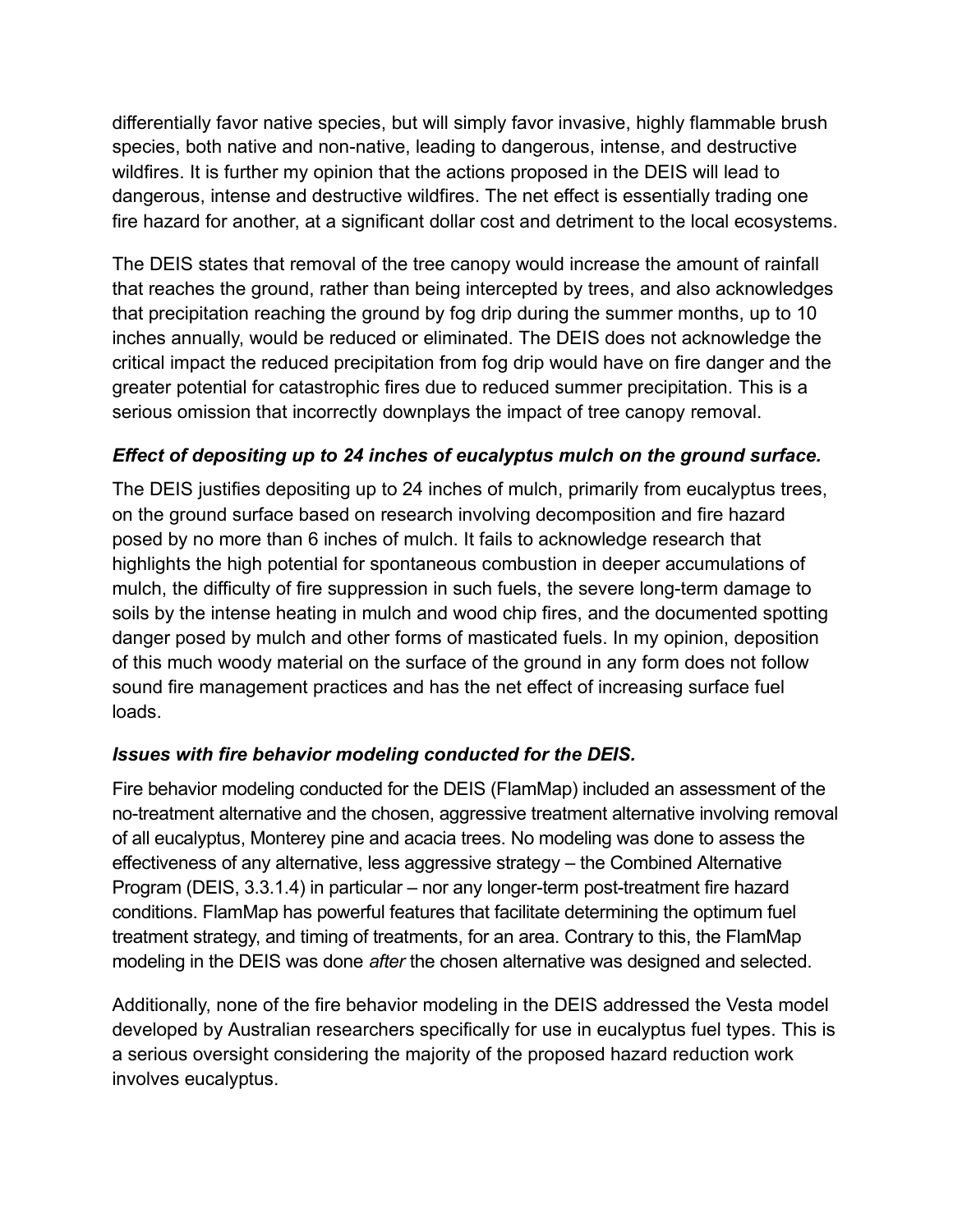In my opinion, FlamMap was used in the DEIS simply to justify the chosen alternative, not to compare alternative strategies and determine the optimum fuel treatment strategy.

Further, FEMA could not, or would not, provide the data used for fire behavior modeling. This made independent assessment of alternative strategies, and comparison of those to the "no-Treatment" option and the chosen option, impossible.

## *Failure of the proposed action to meet all mandatory FEMA criteria.*

The proposed action fails to meet all of the mandatory criteria as specified by FEMA's Hazard Mitigation Program grant programs (DEIS, Section 2.2). In particular, for reasons described further in this document, it is my opinion they do not meet specific requirements for long-term effectiveness in reducing wildfire risk.

## *Viability and feasibility of an alternative hazard mitigation strategy.*

The EBRPD fuel treatments for many polygons, planned and supported in part by the FEMA grant, use a less aggressive approach than the chosen fuel treatment strategies of the UC Berkeley or City of Oakland, and are similar to the Combined Alternative Program rejected in the DEIS. The proposed EBRPD treatments cost approximately \$4,444/acre compared to over twice that cost per acre for the proposed UC treatments, and over three times that for the Oakland treatments. Given that, and the numerous detrimental factors of the proposed actions (UC-Oakland) in the DEIS, it is my opinion that the Combined Alternative Program approach is clearly a preferable alternative to the actions proposed by the UC and City of Oakland. It meets all FEMA's mandatory criteria, accomplishes FEMA's stated hazard reduction objectives, follows sound forestry practices, does not result in an increase in invasive brush species post-treatment, deposits far less flammable woody material on the treatment sites, and is more economically sound.

## **III. INTRODUCTION**

## **Terminology**

For the purpose of the discussion to follow, clarification of some basic fire behavior terminology is provided below. Fire behavior terminology was adapted from NWCG, 2012. Fuel treatment descriptions were from Section 3 of the DEIS.

## *Fire Behavior Terminology*

*Fire Behavior -* The manner in which a fire reacts to the influences of fuel, weather, and topography. Fire behavior is further described by the following types of fire propagation: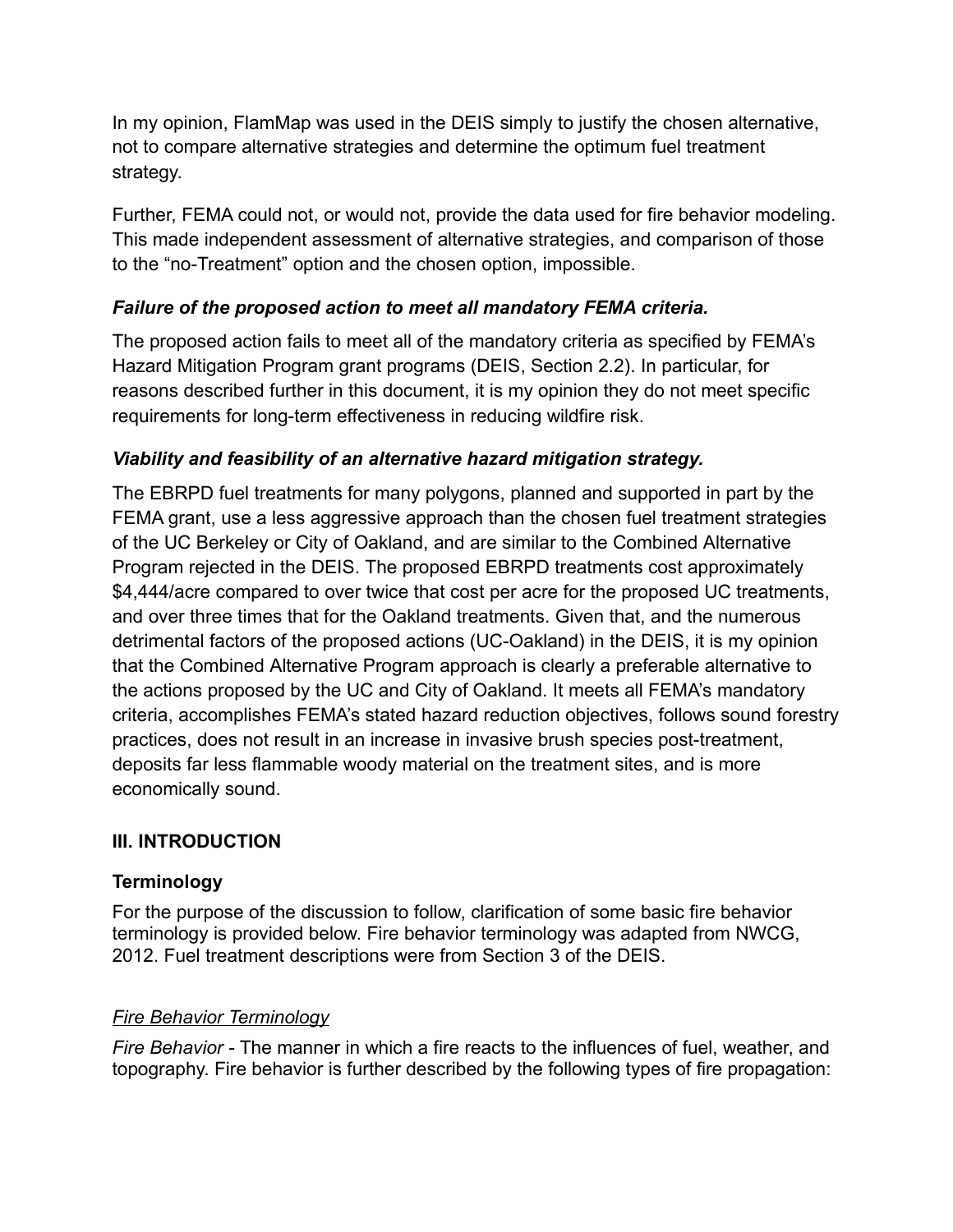*Ground Fire –* Fire that consumes the organic material beneath the surface litter ground, such as a peat fire. Spread is primarily by smoldering combustion with low spread rates.

*Surface Fire –* Fire that burns loose debris on the surface, which includes dead branches, leaves, and low vegetation.

*Torching –* The burning of the foliage of a single tree or a small group of trees, from the bottom up.

*Crown Fire –* A fire that advances from top to top of trees or tall shrubs more or less independent of a surface fire. Crown fires are sometimes classed as running or dependent to distinguish the degree of independence from the surface fire. Dependent crown fires are by far the most common form of crown fire, as the conditions required to sustain a crown fire independent of a supporting surface fire are very unusual.

*Spotting –* Behavior of fire producing sparks or embers that are carried by the wind and which start new fires beyond the zone of direct ignition by the main fire.

*Crown Base Height –* The vertical distance from the ground surface to the lowest available crown fuels.

*Fireline Intensity –* The product of the available heat of combustion per unit of ground and the rate of spread of the fire, interpreted as the heat released per unit of time for each unit length of fire edge. The primary unit is Btu per second per foot (Btu/sec/ft) of fire front.

*Flame Length –* The distance between the flame tip and the midpoint of the flame depth at the base of the flame (generally the ground surface), an indicator of fire intensity. *Fuel Model –* Simulated fuel complex for which all fuel descriptors required for the solution of a mathematical rate of spread model have been specified.

*Rate of Spread –* The relative activity of a fire in extending its horizontal dimensions. It is expressed as rate of increase of the total perimeter of the fire, as rate of forward spread of the fire front, or as rate of increase in area, depending on the intended use of the information.

*Wildland/Urban Interface (WUI) –* The line, area, or zone where structures and other human development meet or intermingle with undeveloped wildland or vegetative fuels.

#### *Fuel treatment terminology and descriptions*

*Canopy removal* – The removal of all large trees to greatly reduce or eliminate overstory (crown) fuels.

*Limbing* – The removal of all branches of a tree to a specified height for the purpose of eliminating vertical fuel continuity (ladder fuels) and reducing or eliminating the risk of torching or crown fire.

*Thinning* – Selective removal of a portion of the trees, often favoring the removal of smaller trees, to create a more open stand of larger trees and reduce horizontal continuity of crown fuels.

*Proposed Actions* – For the purpose of this document, this term describes the proposed actions in the DEIS wherein eucalyptus, Monterey pine and acacia trees would be eliminated from treatment areas. Woody debris from removed trees up to 24 inches dbh would be mulched and spread over 20% the ground surface to a depth of up to 24 inches. Trees larger than 24 inches dbh would be cut to 20-30 foot lengths and left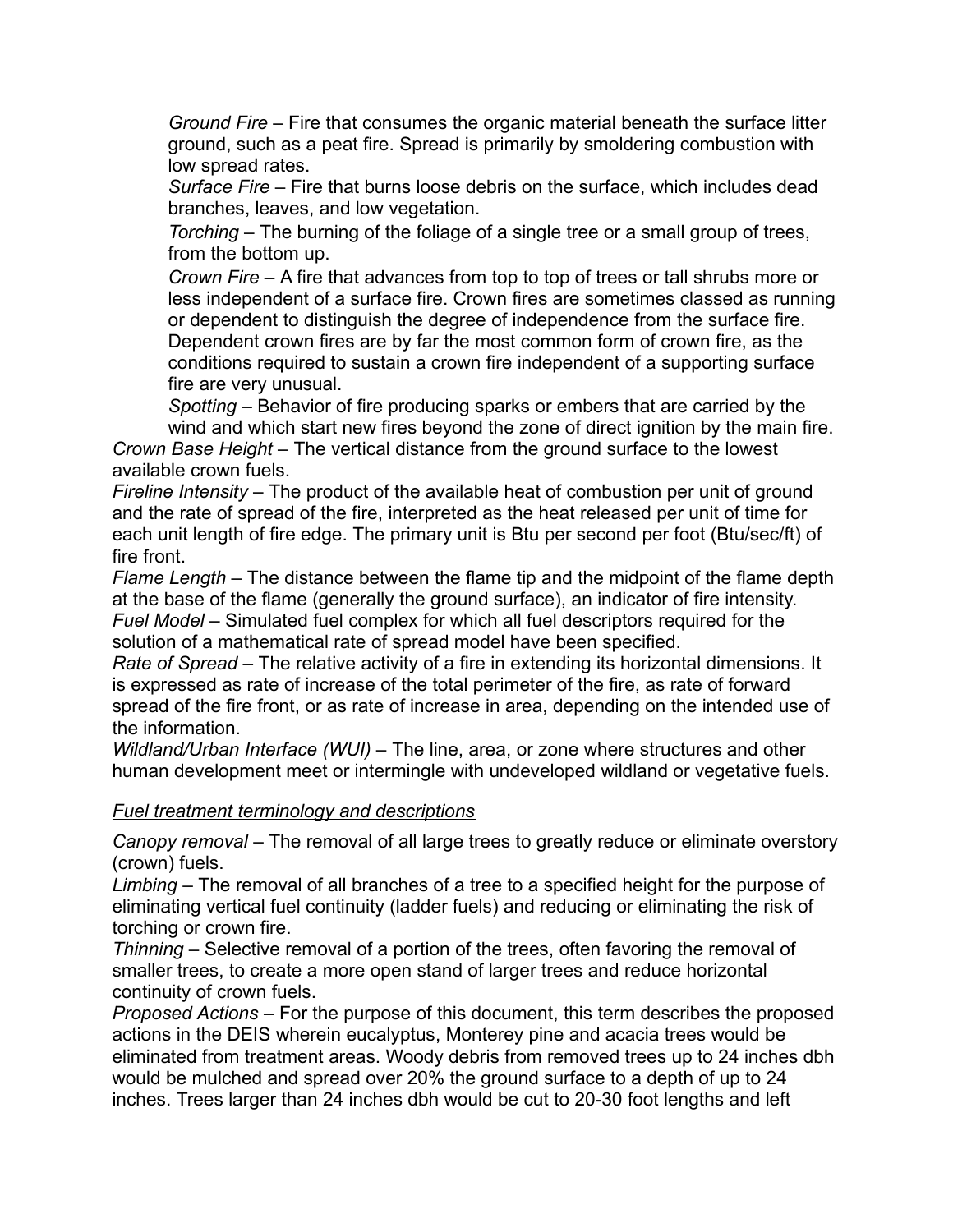intact on the site as woody debris. Branches of trees larger than 24 inches would be lopped and scattered on the site. The stated objective is to leave all downed material on site (DEIS, 3.4.2).

*Combined Alternative Program* – The hazard fuel treatment method referenced in 3.3.1 of the DEIS, which includes: removal of brush and surface fuels; removal of lower tree limbs; species-neutral removal of small trees and understory trees to remove ladder fuels, increase tree spacing and maintain shade to suppress brush and grass; removal of eucalyptus debris that falls off trees after a freeze; keeping grass short by mowing or grazing. This treatment methodology is sometimes referred to as the "Selective Thinning Alternative" (Lozeau, 2013, pers. comm.).

## **Hazard Mitigation and Fuel Management**

The primary purpose of hazard fuel treatments in WUI areas is to change the potential fire behavior in a way that lessens the destructiveness of wildfires and provides less dangerous working conditions for firefighters. A basic tenet of wildland fuel management is to use various tools, models and data to determine the optimum treatment type and frequency, given site conditions, desired post-treatment conditions, and economic and other constraints. Fuel treatment can consist of mechanical treatment, prescribed fire, herbicide application, or a combination of these.

## **Wildland Fire Behavior Modeling**

In Rothermel (1972) described a means of modeling wildland surface fire spread and intensity through a set of mathematical equations and quantitative, stylized fuel models. This system became known as BEHAVE (Rothermel, 1981) and has been a central component in fire behavior modeling for the past several decades. Like any model, BEHAVE has its inherent assumptions and limitations, and is intended as simply an approximation of real-world fire behavior that must be validated by observation and experience (Stratton, 2006). BEHAVE is a deterministic model, consisting of numerical inputs and outputs, and for many years was primarily a tabular model. In 2007, Australian researchers produced a system, known as Vesta, which was developed specifically for assessing fire behavior in eucalyptus fuel types (Gould et al., 2007). Vesta was developed based on extensive field research in which 104 fires were set in eucalyptus forests to study fire behavior under an array of variables. Vesta determines a separate hazard rating for surface and near-surface fuels and bark fuels. It then determines the rate of spread based on surface and near-surface fuel characteristics, and fuel moisture. Rate of spread and firebrand production are directly related to surface and near-surface fuels, as well as bark fuels. Finally, the surface fuel hazard rating is combined with the bark hazard rating and wind speed to determine the spotting potential. Vesta's real strength is that it is the only fire behavior prediction system that is specific to eucalyptus fuel types.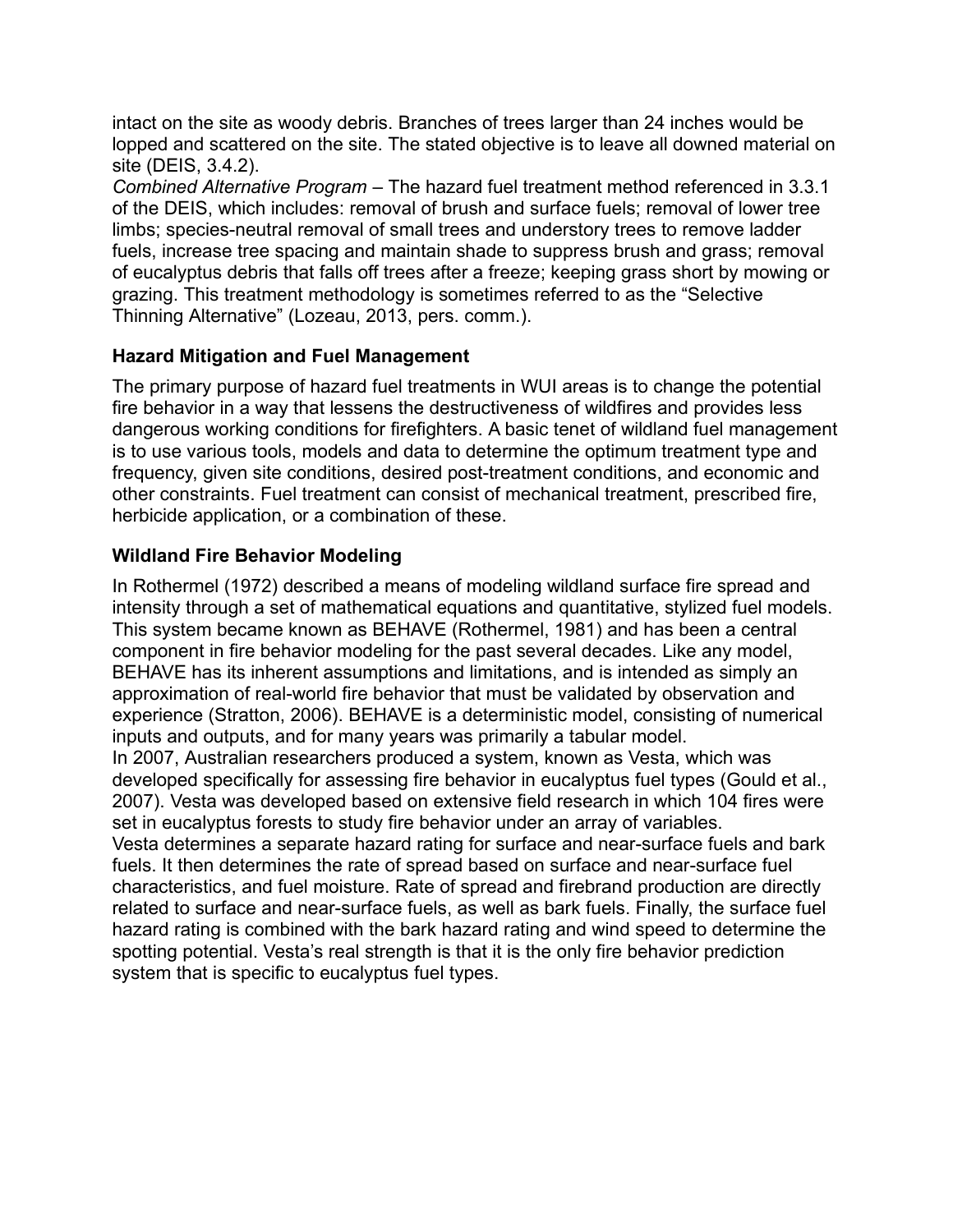## **Fuel Layers**



Layers of fuel within the forest that can be identified visually. The grey scale on the side indicates the relative bulk density of each layer. **Figure 1.** Fuel Layers in eucalyptus forests. From Vesta, 2008.

## **Spatial Wildland Fire Analysis and Modeling**

The growth in the prevalence of geographic information systems (GIS) and associated data enabled the development of spatially-based fire growth models that simulated fire spread and fire behavior across a landscape. Unlike BEHAVE, these spatially-based models consider all the various combinations of inputs at each point in a digital landscape in assessing fire growth and behavior. The two prevalent spatially-based fire modeling systems are FARSITE, which simulates fire growth in a temporally and spatially variable environment, and FlamMap, which displays potential fire behavior across an entire landscape for a given set of spatially-variable inputs. Both FARSITE and FlamMap also have the capability to produce a variety of tabular and graphical outputs as well.

FARSITE and FlamMap are not models per se, but rather a system of models that provides a variety of types of outputs. Each incorporates BEHAVE for surface fire modeling, along with several other fire behavior and fuel moisture models to enable assessment of crown fire and spotting, and fuel treatment planning (Rothermel, 1991; Van Wagner, 1993; Albini, 1981; Stratton, 2006).

## **Critical Thresholds for Initiation of Crown Fire**

Crown fire has two stages of development. The first is initiation wherein surface fire spreads into tree canopies (crowns) via vertical ladder fuels. This is commonly known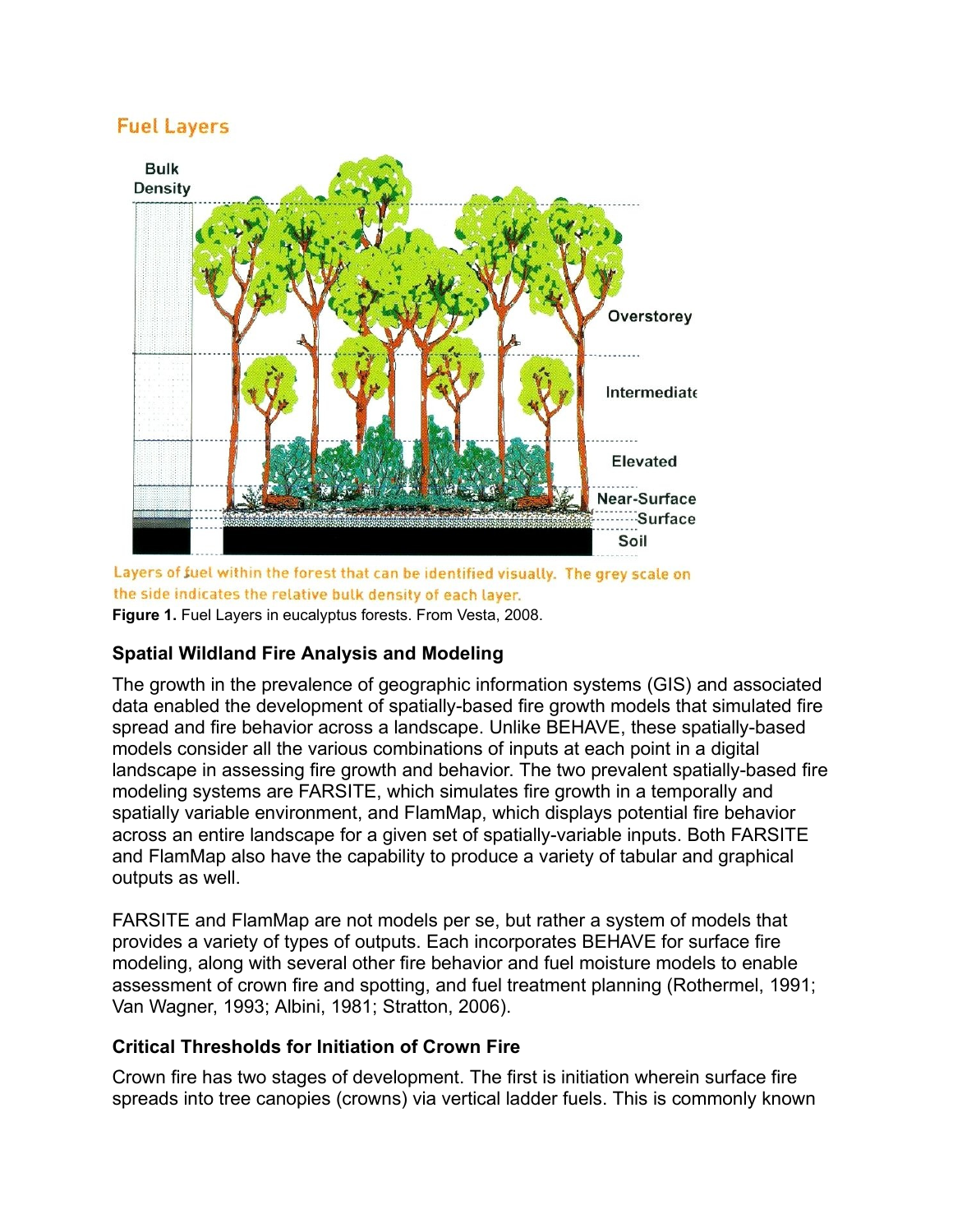as torching. The second phase is propagation of fire through the crown fuels. This requires critical measures of wind, slope, or both to occur (Van Wagner, 1977 and 1993).

There are three critical thresholds that must be met for crown fire to occur. First, there is a critical minimum surface fireline intensity needed to initiate crown fire for a given crown base height. This critical threshold increases exponentially with increasing crown base height (Fieldhouse, 2003). Second, continued propagation of a crown fire front typically is dependent on surface fire. Third, there is a critical threshold of crown spacing for a given wind speed. Above this critical crown spacing, propagation of a crown fire front will not occur (Schaaf et al., 2007).

## **Fuel Treatment Planning – FlamMap**

FlamMap allows the user to display potential fire behavior in a spatially variable environment, and provides useful tools for planning fuel treatments. FlamMap allows the user to quantify the impacts of varied landscape-level fuels treatments (Finney, 2006). FlamMap also enables the user to compare the effect of different fuel treatments on potential fire behavior (hazard), and FlamMap's Treatment Optimization Model helps determine the optimum fuel treatment objective, and treatment timings, to minimize fire spread in a given project area (USDA Forest Service, 2012).

In addition to FlamMap, other companion tools area available – the Forest Vegetation Simulator and its Fire and Fuels Extension (FVS-FFE) provides a means of visualizing proposed fuel treatments. Another tool, MAGIS helps assess operational constraints related to maintenance of treatments. A project currently nearing completion, OptFuels, incorporates fire modeling capabilities of FlamMap, vegetation simulation capabilities of FVS-FFE, and land management components of MAGIS into a comprehensive tool for fuel treatment planning and management (Jones and Chung, 2011).

## **IV. DISCUSSION OF SPECIFIC ISSUES IN THE DEIS**

## *Detrimental effect of the proposed fuel treatments in the DEIS on wildfire hazard mitigation.*

## *High-disturbance impact of the proposed fuel treatments*

The immediate effect of the proposed fuel treatments will be to reduce the potential for torching, crown fire, and spotting. However, this is only a temporary reduction in fire hazard. Removing all eucalyptus, Monterey pine, and acacia trees will be a severe site disturbance. Such catastrophic site disturbances do not differentially favor less invasive native species, but rather favor more invasive species (Kerns, 2005; Owen, 2010). Martinson et al. (2008) pointed out that common hazard reduction treatments involving mechanical thinning or prescribed fire often result in the invasion of non-native species.

Further, the proposed treatments would convert non-fuels (standing trees) into available surface and ground fuels though a combination of mulching woody material and lopand-scatter treatment of branches. This introduces a very significant amount of fuel onto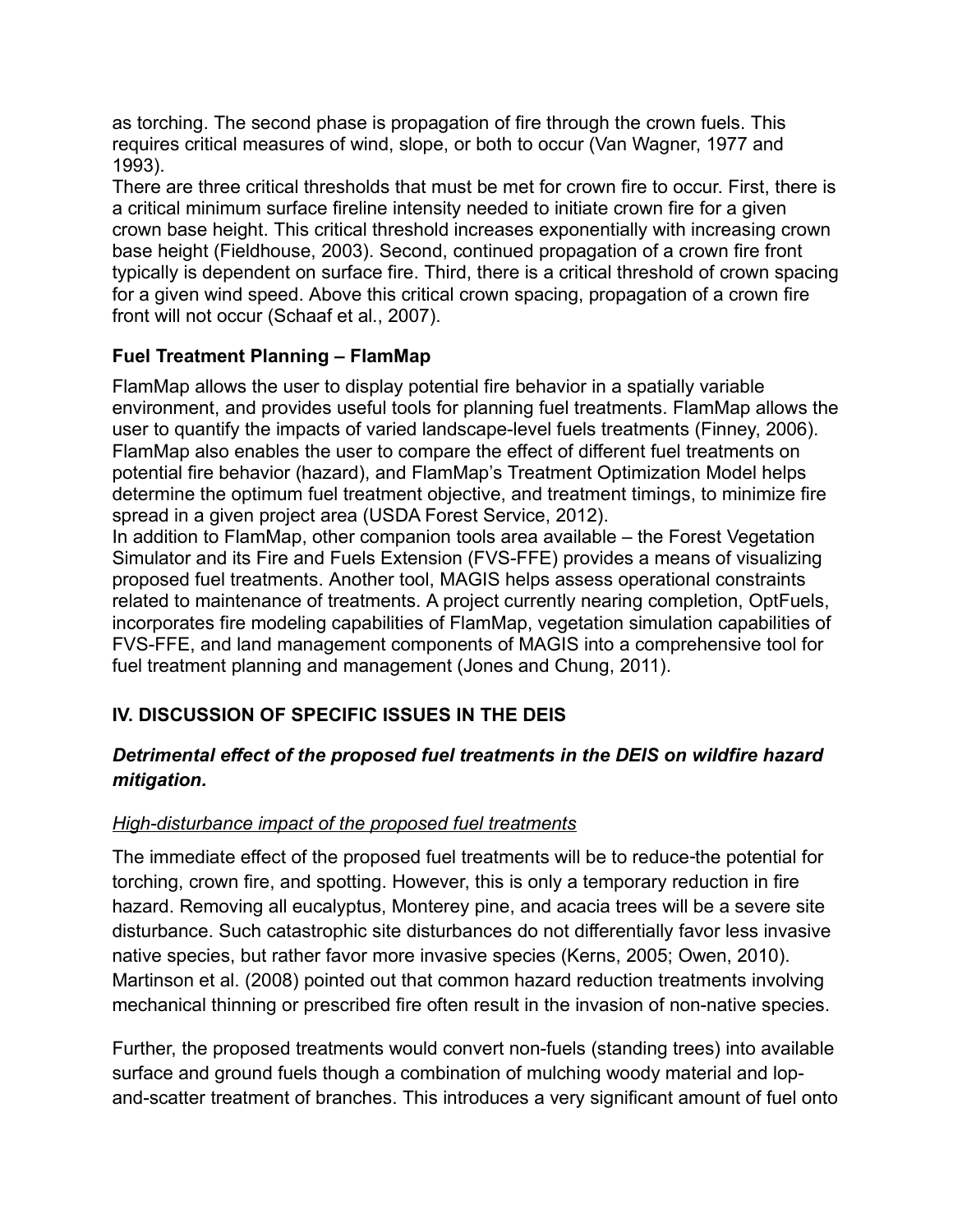the ground surface that was not there pre-treatment and creates a new fire hazard posed by the heavy accumulation of wood chips and other woody debris that was not present previously.

In other fuel treatments in the Bay Area similar to the proposed actions, canopy removal in similar vegetation types in fact encouraged rapid invasion of the treated sites by aggressive exotic species such as English ivy, acacia, *vinca* sp., French broom, and Himalayan blackberry (URS, 2009). The National Park Service (NPS) also states that treating eucalyptus fuels in California necessarily entails continued site maintenance, including planting native species, to avoid site invasion by aggressive non-native species (NPS, 2006).

It is my opinion that, in the absence of any continued long-term maintenance beyond what is specified in the DEIS, the stated reduction in fire hazard is temporary and only valid for a short period of time post-treatment. The proposed actions will cause severe site disturbance that will not differentially favor native species as claimed, but will favor aggressive, invasive non-native species. Without further long-term maintenance that includes fuel reduction and extensive planting, the proposed actions will result in development of brush fields with characteristics much like native chaparral, leading to dangerous, intense, and destructive wildfires. The net effect is essentially trading one fire hazard for another – at a significant economic cost, detriment to the local ecosystems, and endangerment to the public.

## *Impact of overstory removal on rainfall, fog drip and site conditions*

The DEIS (5.6.2.3) states that the amount of precipitation reaching the ground surface will increase after the proposed actions are implemented, largely due to less rainfall being intercepted by tree canopies. This will happen largely in the winter months when rain is most prevalent. The DEIS also states that canopy removal will result in decreased precipitation that reaches the ground during the dry summer months due to drastic reduction or elimination of fog drip. According to the DEIS, precipitation from fog drip is an important source of water in the summer months, producing up to 10 inches of precipitation each year. The DEIS also correctly states that sunlight reaching the ground surface will greatly increase after canopy removal, increasing the peak daytime temperatures.

The DEIS fails to mention that the combination of reduced precipitation and increased temperatures in the summer months will increase fire danger on treated areas. Thus, the fire danger will actually increase after the proposed actions are implemented. This is a serious and critical omission from the DEIS.

It is my opinion that removal of the canopy will result in hotter, drier conditions on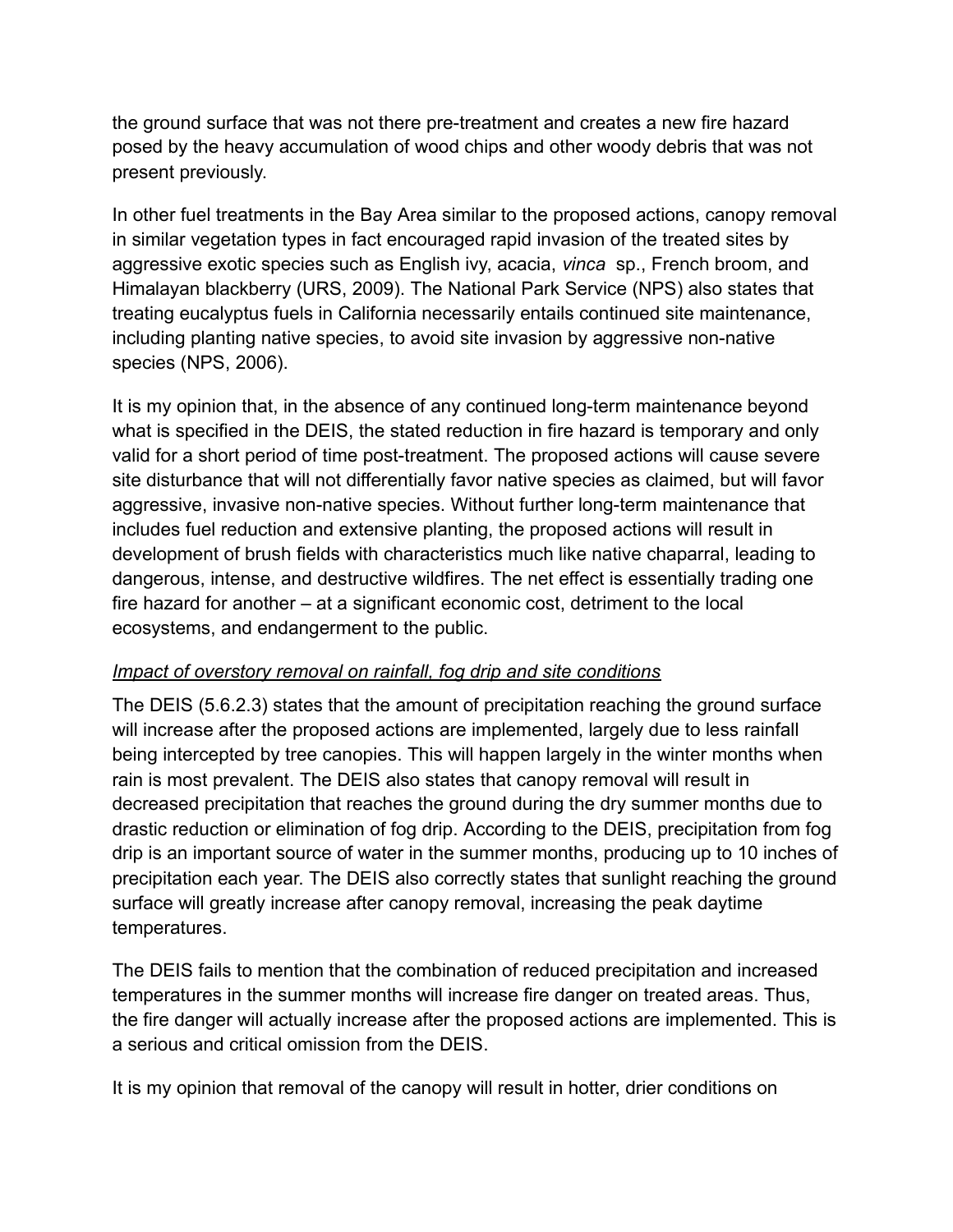treated sites that will support more intense fire spread with flame lengths well in excess of the stated FEMA objective of less than eight feet.

#### *Increased fire intensity in post-treatment vegetation*

The stated goal of the DEIS is to reduce wildfire hazard to acceptable levels by converting the current vegetation mix to one comprised largely of oaks, bays, grasses, and chaparral. As pointed out in the URS report (2009), in the absence of any posttreatment re-vegetation plan, all possible vegetation types for the treatment areas need to be considered. These include grasslands, chaparral, shrub/scrub communities, and oak-bay forests.

Per the Hills Emergency Forum, expected flame lengths in plant communities in the area are as follows:

| <b>Species</b>                      | <b>Flame Length</b> | <b>Average Flame</b> |
|-------------------------------------|---------------------|----------------------|
|                                     | Range, ft.          | Length, ft.          |
| Eucalyptus                          | $6 - 21$            | 13.5                 |
| <b>Monterey Pine</b>                | $2 - 16$            | 9                    |
| Acacia                              | Not stated          |                      |
| Mixed hardwoods (incl. oak and bay) | $1 - 34$            | 17.5                 |
| <b>Brush</b>                        | 14-69               | 41.5                 |
| Grasses                             | 12-38               | 25                   |

| <b>Table 1.</b> Fire hazard associated with six plant communities of the East Bay Hills. |  |  |  |  |  |
|------------------------------------------------------------------------------------------|--|--|--|--|--|
|------------------------------------------------------------------------------------------|--|--|--|--|--|

Source: http://www. hillsemergencyforum.org/MgmtRecmdtn. html

The stated acceptable hazard level is defined in the DEIS by surface fires having flame lengths of no more than eight feet. However, the vegetation that the DEIS states will result from the proposed actions would result in median flame lengths that are significantly greater than 8 feet, and maximum flame lengths many times the stated DEIS objective of eight feet. Clearly, if the objective is to reduce reducing the average flame length to less than 8 feet, the proposed actions fail to accomplish this goal and in fact have the net effect of increasing the long-term wildfire hazard in treated areas.

## *Variance of proposed actions from standard hazard reduction practices in eucalyptus vegetation types*

In Australia, where eucalyptus forests are widespread and comprise much of the native vegetation, hazard reduction treatments do not entail total canopy removal. Rather, the typical treatment is reduction of surface fuels, usually by prescribed fire (Bradstock et al. 2012). In eucalyptus forests, the greatest hazards are intense surface fires and longrange spotting from bark. Reducing surface fuels has been found to be greatly successful in reducing these hazards, as well as minimizing the potential for crown fire.

Further, it has been found that eucalyptus trees actually help *reduce* fire hazard by breaking up turbulent flow dynamics of strong winds and reduce the hazard from flying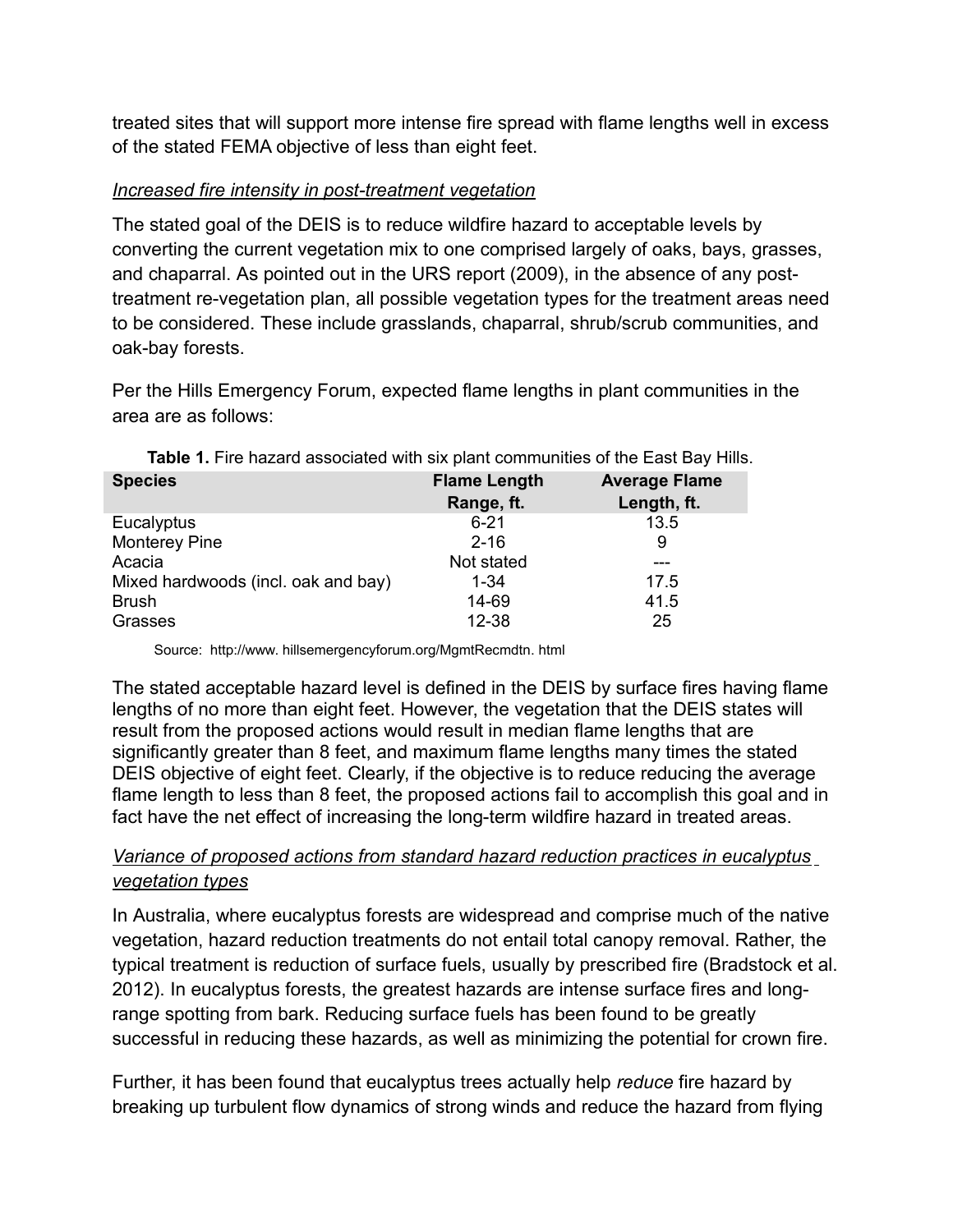embers. "Clear cutting gum barks reduces safety from firestorms, both along the Urban Wildland Interface as well as internal defensible space areas where they assist with high-risk ground fuel mitigation" (Lofft, 2010). For this reason, taller eucalyptus trees such as blue gum are now used for wind and fire protection in many locations.

The DEIS cites no evidence to support the contention that tree thinning and surface fuels management is not a viable alternative to the proposed actions, and in fact acknowledges that thinning and removal of understory fuels is an acceptable approach to fire hazard mitigation (DEIS, Section 3.3.1). The approach of thinning and surface fuel treatment, outlined in the DEIS under the Alternative Treatment Program, has been used successfully by the EBMUD in adjacent properties for years, and has been increasingly favored by EBRPD as well. Further, The DEIS completely ignores widely accepted hazard reduction practices in eucalyptus forests of Australia.

In my opinion, the DEIS fails to justify the proposed actions as a better option than one based on thinning and surface fuel reduction. Moreover, the proposed actions in the DEIS completely ignore, and deviate substantially from, widely accepted hazard reduction practices in eucalyptus and would actually *increase* the fire hazard in the long-term.

## *Effect of depositing up to 24 inches of eucalyptus mulch on the ground surface.*

## *Effects of mulch on remaining vegetation*

The DEIS justifies depositing up to 24 inches of mulch and wood chips on the ground surface based on research involving decomposition and fire hazard posed by no more than 6 inches of mulch. It fails to acknowledge the detrimental effect a 24-inch depth of mulch will have on the remaining vegetation. Appleton and French (1995) recommended no more than 2-3" depth of mulch in landscaping to minimize detrimental effects on the remaining trees. 24 inches is far in excess of this. In contrast, the DEIS claims that the mulch generated by the proposed actions will actually preferentially favor native plant growth, yet fails to provide any scientific evidence of this. The research publications cited in the DEIS describe depths of no more than 12. 5 cm (5 inches).

## *Fire hazard posed by wood chips*

Wood chips and mulch pose a significant fire hazard in and of themselves. The Ohio Dublin Villager noted that mulch fires are common in landscaping (2013), and mulch fires can pose a serious risk of devastating fires (Escobar, 2013). As previously pointed out by the URS Corporation in their report to FEMA (2009), "Studies have shown that mulch layers actually can pose a fire risk depending upon the type of material, the depth of the mulch, and the climate at the mulch site." Studies have demonstrated that ignition by cigarettes or matches can result in a subsurface smoldering fire in a variety of mulch materials 4 inches deep (Steward et al. 2003).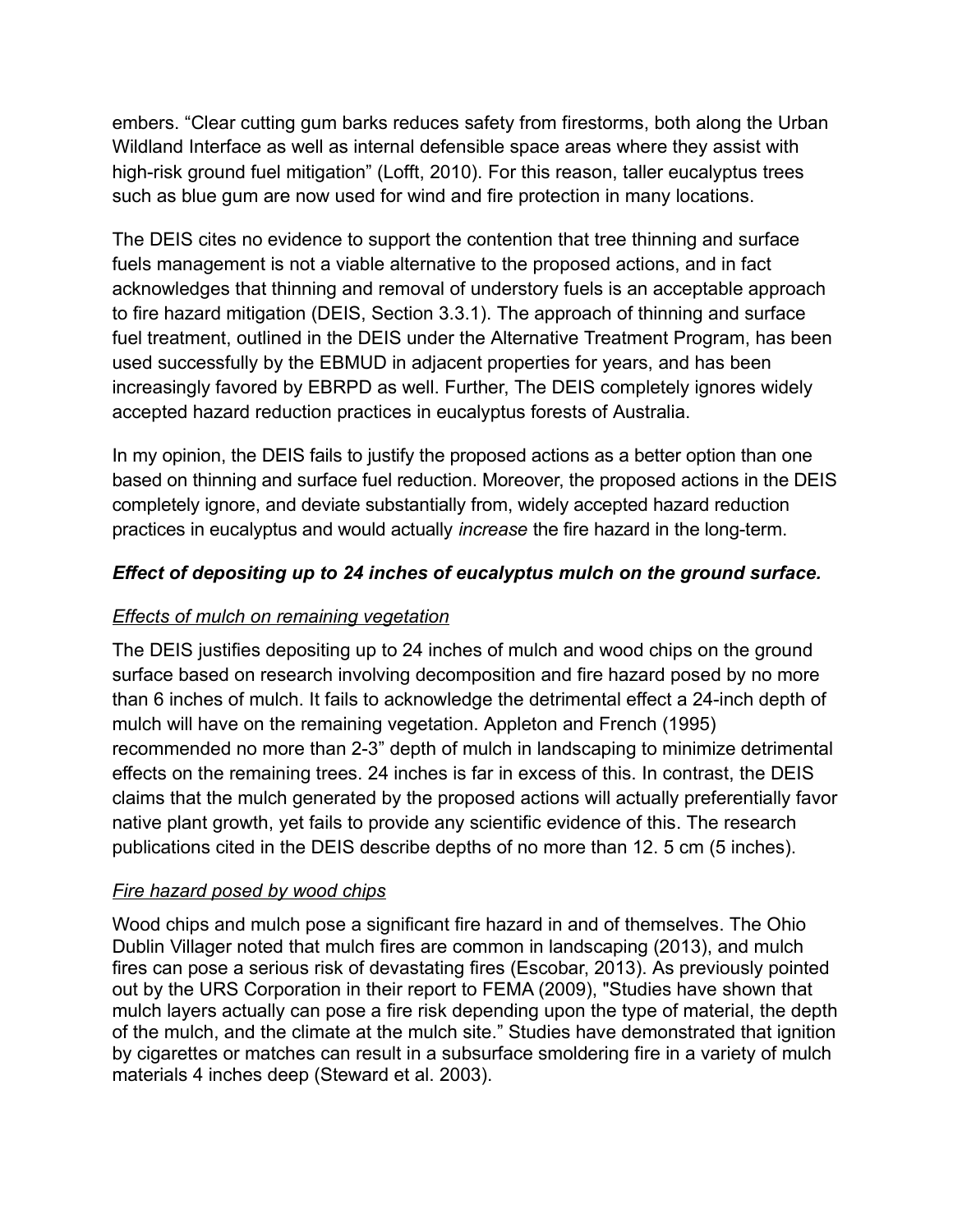Deep accumulations of mulch are also highly susceptible to spontaneous combustion. Fire Engineering describes the potential for catastrophic fires posed by spontaneous ignition in mulch piles (Finucane, 2008). This same article also noted the greater ignition potential of mulches high in oil. When a pile of wood chips spontaneously ignited in Everett, WA, the pile continued to smolder for months and workers battled flare-ups 24 hours a day (Chircop, 2013). In Phoenix, AZ, smoke from a mulch fire burning for an extended period of time caused health concerns to the point that a nearby high school was forced to relocate classes (Bierman and Stout, 2013). Fires that ignite through spontaneous combustion or by other means of ignition may smolder and spread beneath the surface for days before being detected, making suppression of those fires extremely difficult and time-consuming.

With hot, dry weather and strong winds, mulch fires – particularly those not yet detected – pose a serious threat to surrounding wildlands. In 2012, the Lower North Fork Fire in Colorado originated from a prescribed burn of masticated fuels (essentially a coarse mulch) varying from 3-6" in depth. In subsequent days of patrol and mop-up, the burn appeared to be cold and dead. The fourth day post-burn, a strong, dry wind caused these "cold" fuels to begin actively burning again, resulting in an catastrophic escaped wildfire that destroyed 23 homes and killed three people (Bass, 2012). Given the warmer, drier conditions on the treated sites after canopy removal, the high oil and volatile chemical content of eucalyptus fuels, and the frequent occurrence of strong winds in the proposed treatment areas, it is my opinion the deposition of eucalyptus

mulch outlined in the DEIS will pose a very significant fire hazard for a number of years post-treatment.

## *Soil damage caused by mulch fires*

Another issue with the extensive mulch deposition proposed in the DEIS is the potential for long-term damage to soils by mulch fires. Fires burning as smoldering combustion in mulch fuels expose underlying soils to intense, prolonged heat. This potential for excessive, lethal soil heating is very real and particularly problematic when soils are dry (Busse et al., 2005). Fires in mulch and ground fuels burn slowly and release a significant amount of heat in doing so (Frandsen and Ryan, 1986). Heating of the soil from mulch fires can damage roots of plants on the site (Stephens and Finney, 2001). Smoldering surface combustion causes more long-term damage to the soil itself by killing beneficial microorganisms in the soil and by actually altering the physical characteristics of soil – much like kiln-fired clay. This effectively sterilizes the soil, reduces water infiltration (DeBano, 1999), and leads to excessive runoff and erosion (Hungerford et al., 1991).

The DEIS fails to address the very real risk of permanent soil damage and other deleterious effects on vegetation posed by smoldering mulch fires. This risk is exacerbated even further by the warmer, drier conditions expected with canopy removal and the high oil and volatile chemical content of eucalyptus mulch.

#### *Failure of the proposed action to meet all mandatory FEMA criteria.*

The proposed action fails to meet all of the mandatory criteria as specified by FEMA's Hazard Mitigation Program grant programs (DEIS, Section 2. 2). In particular, the proposed actions are a one-time treatment, with follow-up actions limited to herbicide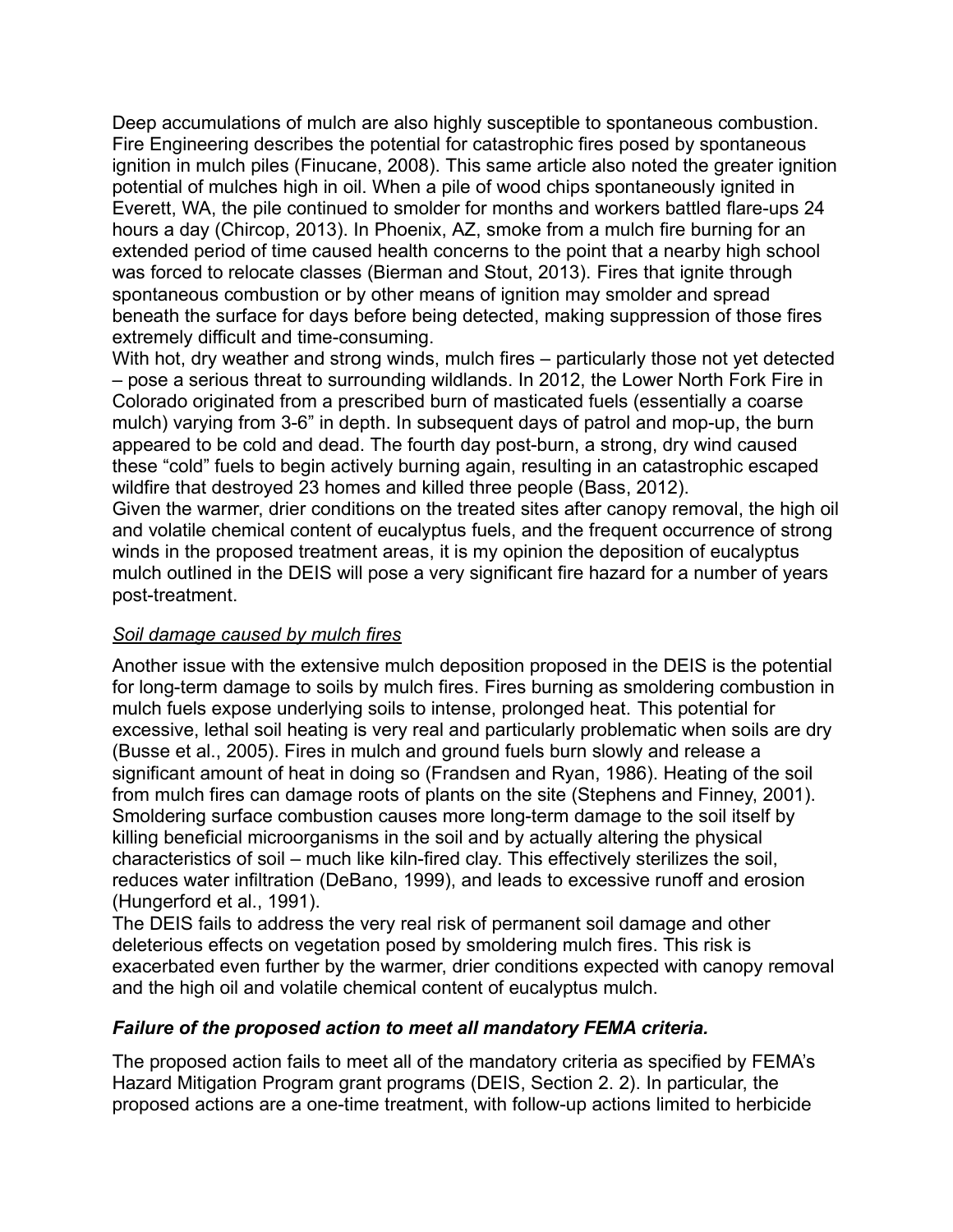application to reduce eucalyptus stump sprouting. Nowhere does the DEIS address longer-term (5-10 years or more) maintenance to keep the fire hazard from increasing due to invasion by native and non-native brush species. Two of the specific criteria which are not met by the proposed actions:

"Alternatives to a proposed action must also meet these criteria to be eligible for funding. To be eligible for funding, the proposed action or alternative must:

- 3. Be cost effective and able to substantially reduce the risk of future damage, hardship, loss, or suffering resulting from a major disaster, consistent with 44 CFR §206.434(c)(5) and related guidance
- 5. Provide for long-term effectiveness and benefits (between 5 and 10 years, depending on the type of action)."

For reasons previously discussed in this report, the proposed actions fail to meet the required criteria specified by FEMA as they relate to reducing future risk and providing for long-term effectiveness. .

## *Issues with fire behavior modeling conducted for the DEIS.*

Fire behavior modeling conducted for the DEIS (FlamMap) included assessments of the no-treatment alternative, the proposed alternative involving removal of all eucalyptus, Monterey pine and acacia trees, and the connected actions of the EBRPD. The fire behavior modeling included in the DEIS is incomplete, vague, and fails to demonstrate the proposed actions are preferable to any alternative action, including the Combined Alternative Program (section 3.3.1.4).

## *Fire modeling is incomplete*

For the proposed treatment areas, no modeling was done to assess the effectiveness of any alternative, less aggressive strategy – the Combined Alternative Program in particular. This treatment alternative was simply dismissed as expensive and difficult without any evidence to support this claim. In fact, the fire modeling Rice conducted for the DEIS (2011) showed that the a number of EBRPD treatments, which are similar to the Combined Alternative Program, are very effective in reducing fire intensity to acceptable levels (flame lengths below 4 feet) and in minimizing or eliminating the potential for torching or crown fire (DEIS, Appendix M-2, pp. 17-39). The DEIS failed to acknowledge this in eliminating the Combined Alternative Program from consideration. This is puzzling in that the DEIS incorporated the EBRPD hazard reduction plan as a viable part of the overall strategy of reducing wildfire hazard in the East Bay Hills, yet the Combined Alternative Program, similar to the proposed actions in many polygons of the EBRPD's plan, was not considered in DEIS.

The modeling of post-treatment conditions presented in the DEIS is invalid because it modeled a state of vegetation and fuels that is irrelevant in the long term. Modeling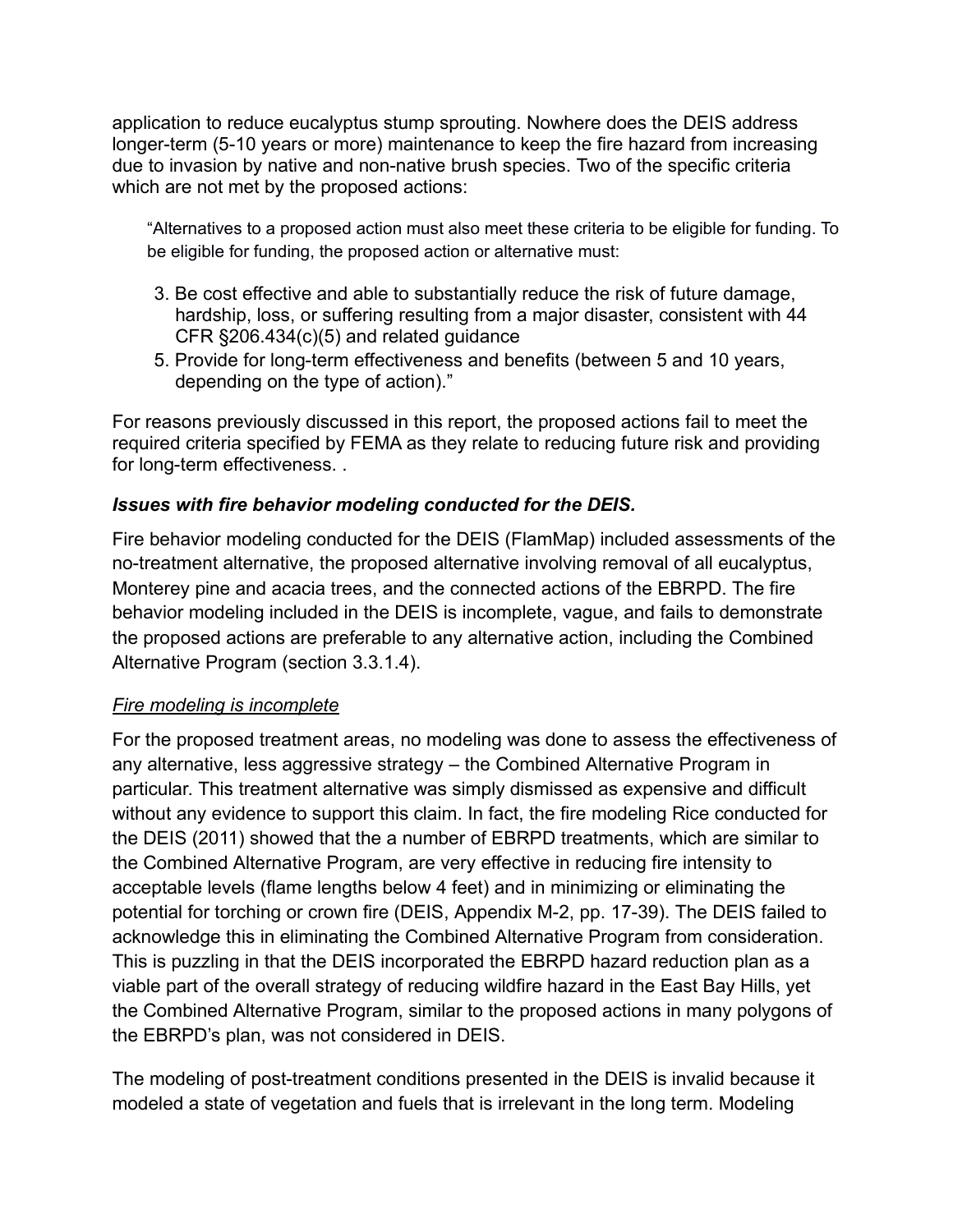done for post-treatment conditions shows in many cases that the proposed actions do in fact reduce the fire hazard to acceptable levels as specified in the DEIS. However, these conditions exist only immediately post-treatment. Wildland fuel complexes are inherently dynamic. Several critical factors will change over time that in turn will change the fire hazard, both in nature and degree of severity. The modeling as presented in the DEIS did not assess any potential conditions of the proposed treatment sites 5-10 years in the future, and thus fails to show that one of the key FEMA criteria for funding – longterm effectiveness – will be met. The DEIS clearly states that the intended vegetation mix that will exist upon completion of these projects is an oak, bay, chaparral, and grasses environment, this is the environment that should have been modeled rather than one immediately post-treatment that was only very transitory, and would not exist for more than a few months after the current trees are removed.

## *Fire and fuels discussion minimizes the hazards inherent in mulch depositions*

Further, there was little mention in any of the fire and fuels discussion about the potential and real fire hazard posed by the extensive areas of mulch, up to 24 inches deep. As standing, live trees, eucalyptus trunks and large branches are not available as fuel. However, under the proposed actions, they would be ground up and redistributed onto the ground surface, thereby making them available as fuels. One of the stated objectives of the DEIS is to reduce the fuel load, and this action would actually *increase* fuel loads. The only mention of fire potential in mulch from the proposed actions is limited to one paragraph in section 5.2.1.

Though mulch fires cannot be modeled per se in any of the existing fire modeling systems, the fire modeling and related discussion of fire and fuels in the DEIS did not adequately address the increase in fuel loading due to mulching, the very real potential for mulch fires, nor their potentially deleterious impacts on the treatment sites and surrounding areas. This is a very significant omission in assessing the post-treatment fire hazard and efficacy of the proposed actions.

## *Vesta model not considered*

The Vesta model was developed by Australian researchers specifically for use in eucalyptus fuel types (Gould et al., 2008 and 2009). Unlike the U.S. fire modeling systems (BEHAVE, FlamMap, FARSITE), Vesta addresses the unique characteristics of eucalyptus fuels and provides a system for assessing fire behavior in these fuels.

The fire modeling presented in the DEIS did not include any assessment using Vesta, and did not even mention the existence of Vesta, which has been in use since 2007. While FlamMap can provide a general idea of the spatial distribution of fire behavior, it does not include any fuel models involving eucalyptus fuels. Thus, it must necessarily be used with caution and a great deal of adjustments based on user experience.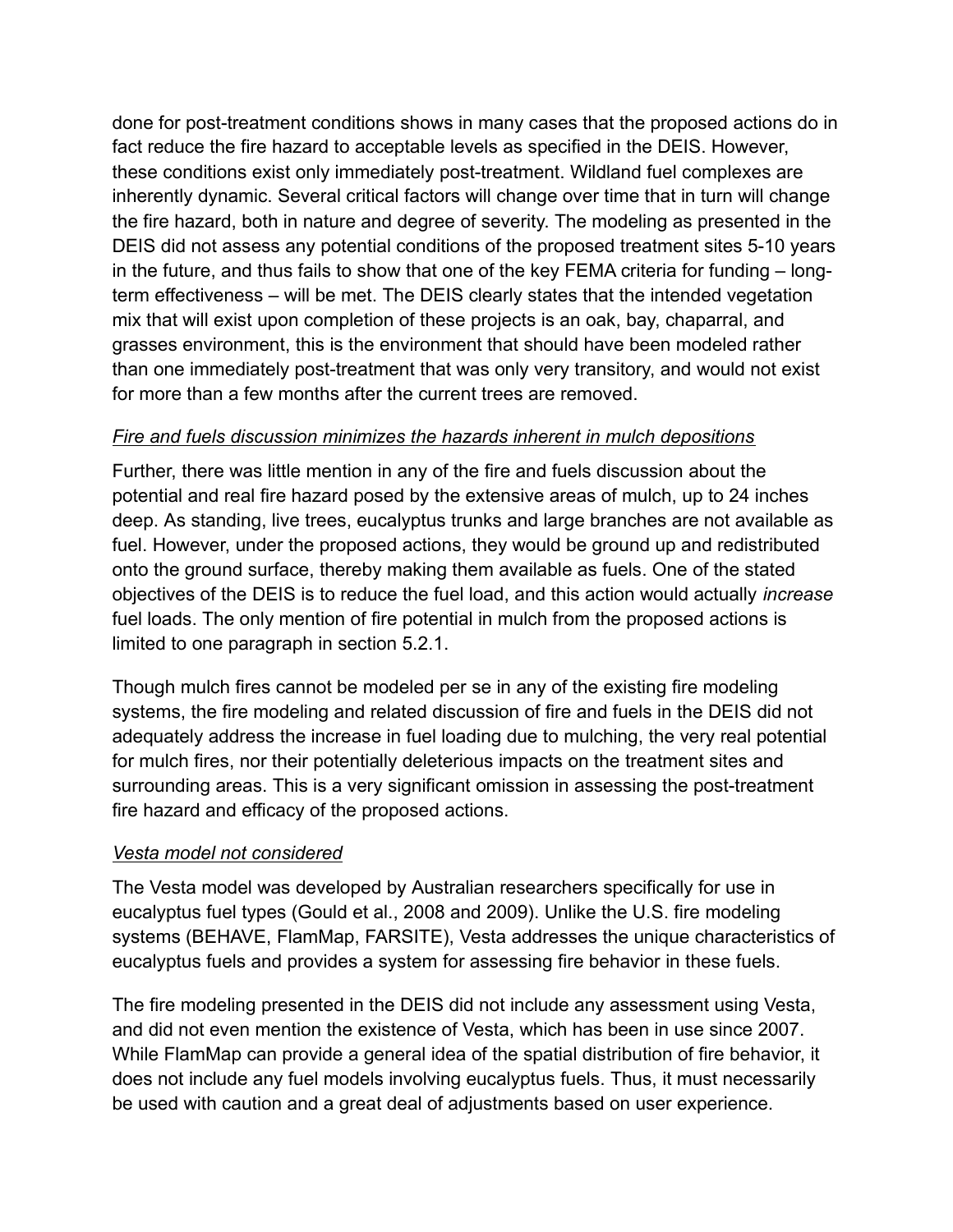There is a definite difference in how Vesta handles spotting and how the U.S. fire modeling system does so. In both cases, there is a rising column of hot air that initially comes from an intense surface fire. Once the base of the tree crown ignites, it adds to the intensity and vertical lift of the firebrand, which eventually is lofted above the tree tops and carried some distance by wind.

In the U.S. system (which FlamMap, BEHAVE and other programs use), the firebrand is generated in the tree canopy low in the crown fuels, then lofted vertically. Surface fuels initiate the process, but most of the fire dynamics happen in the burning tree crown.

In Vesta, the firebrand is generated mostly from surface and near-surface bark fuels, and to a lesser extent by near-surface and elevated fuels (see attached diagram). Spotting is strongly tied to a factoring of surface fire spread rate and wind, which generates the surface fire intensity necessary for vertical rise. However, unlike the U.S. model, the tree canopy does not significantly contribute to firebrand production. Its primary role is in adding to the intensity of the rising column of hot air and keeping the piece(s) of bark burning.

The omission of modeling using Vesta is a serious oversight considering the majority of the proposed hazard reduction work involves eucalyptus. The Vesta model is considered state-of-the-art science in eucalyptus fuel types, and its omission in the DEIS fire modeling calls into question many of the conclusions in the DEIS that are based on fire hazard assessment using only the U.S. models.

## *Fire modeling was not done to determine the optimum treatment(s)*

FlamMap has powerful features that facilitate determining the optimum fuel treatment strategy (Treatment Optimization Model), and timing of treatments, for a given area. Alternative strategies can also be assessed and compared with FlamMap. Other available tools previously mentioned in this report allow for consideration of economic and other constraints in determining optimum fuel treatments. This is a standard approach to fuel management – identifying objectives, and developing treatment strategies to best meet those objectives.

The fire modeling in the DEIS goes counter to this. The FlamMap modeling in the DEIS was done *after* the chosen alternative was designed and selected. No modeling was done to proactively determine the appropriate strategy. In my opinion, FlamMap was used in the DEIS simply to justify the chosen alternative, not to compare alternative strategies and determine the optimum fuel treatment strategy. Had fire modeling with FlamMap been done to assess alternative treatments, such as the Combined Alternative Program, it would have been clear that the proposed actions are not the only viable fuel reduction actions, and other actions might in fact be more effective and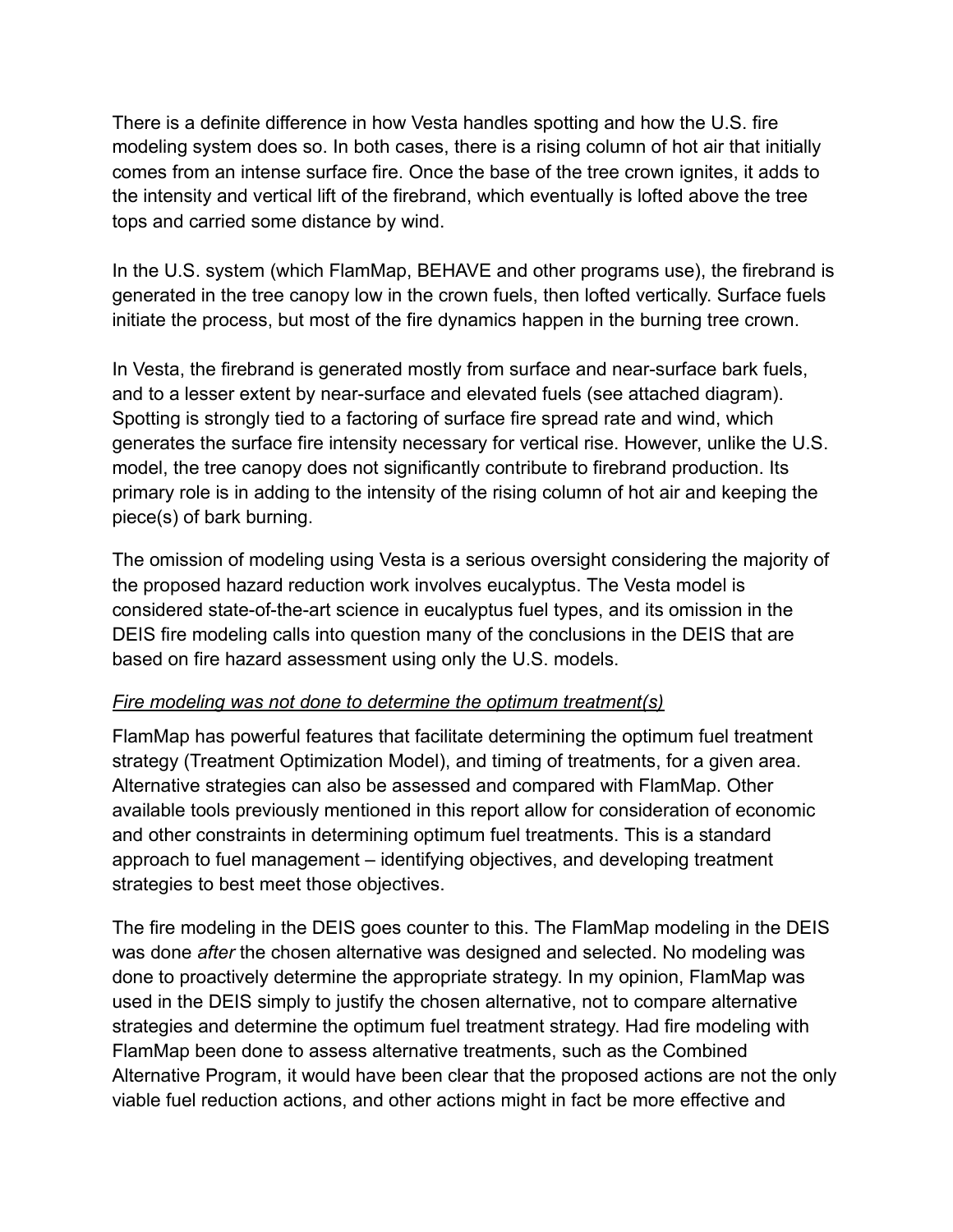appropriate in meeting the stated goals for hazard reduction.

## *Fire modeling results are vague and possibly erroneous*

The fire modeling outputs from the Anchor Point work are vague and do little to support the proposed actions. In Table 5.2.2 in particular, there are many cases where the fire hazard actually *increases* after treatment. No additional or corrected information was issued following a May 16, 2013 request for clarification of this from Anchor Point (Grassetti, 2013, pers. comm.). Therefore, one can reasonably conclude that the proposed actions will actually increase fire hazard in many cases.

Additionally, no numerical results were provided in Table 5.2.2. Instead, the reader is provided flame length categories with qualitative descriptions (Low, Moderate, High, Extreme) with no explanation of how these categories were defined. Therefore, the reader has no way of knowing what any of these classifications actually mean, making it impossible to properly ascertain whether the project objectives were met.

Given the many, significant shortcomings and omissions in the fire modeling, and subsequent discussion of fire and fuels, the DEIS as a whole should be invalidated. The fire modeling provided in the DEIS is core to the DEIS justifying that the proposed actions will accomplish the objectives of the grant, and it fails to do this.

#### *Inability to conduct additional fire behavior modeling to evaluate alternative treatment strategies not considered by the DEIS*

In order to conduct fire behavior modeling for the proposed alternative not chosen, or to determine parameters of other alternative fuel treatment strategies, the same data must be used as was used for the modeling included in the DEIS. FEMA has been unable or unwilling to provide data requested to properly analyze this DEIS. Despite a timely FOIA request, FEMA has failed to provide any of the documents or data that were requested from FEMA. This includes opinion documents from consulting agencies, updated/corrected fire modeling documents, and the electronic files that were used to run the fire modeling simulations.

The methodologies for three different fire modeling reports were described in some detail in the DEIS. However, the time and effort it would take to re-create these data would be prohibitively excessive, given the short period for comment. Thus, it was not possible to examine the chain of facts and logic FEMA used to construct the DEIS, and difficult to validate that FEMA's conclusions were warranted based on the inputs used. That FEMA did not provide the requested data files for fire behavior modeling made independent assessment of alternative strategies, and comparison of those to the "no-Treatment" option and the chosen option, impossible.

In fact, in FOIA documents received in earlier requests, the URS Corporation clearly stated that the UC projects made little sense from a fire risk mitigation perspective, and that the US made assertions that were not supported. In light of this this one document that surfaced, one has to wonder how many others exist came to similar conclusions but were not released.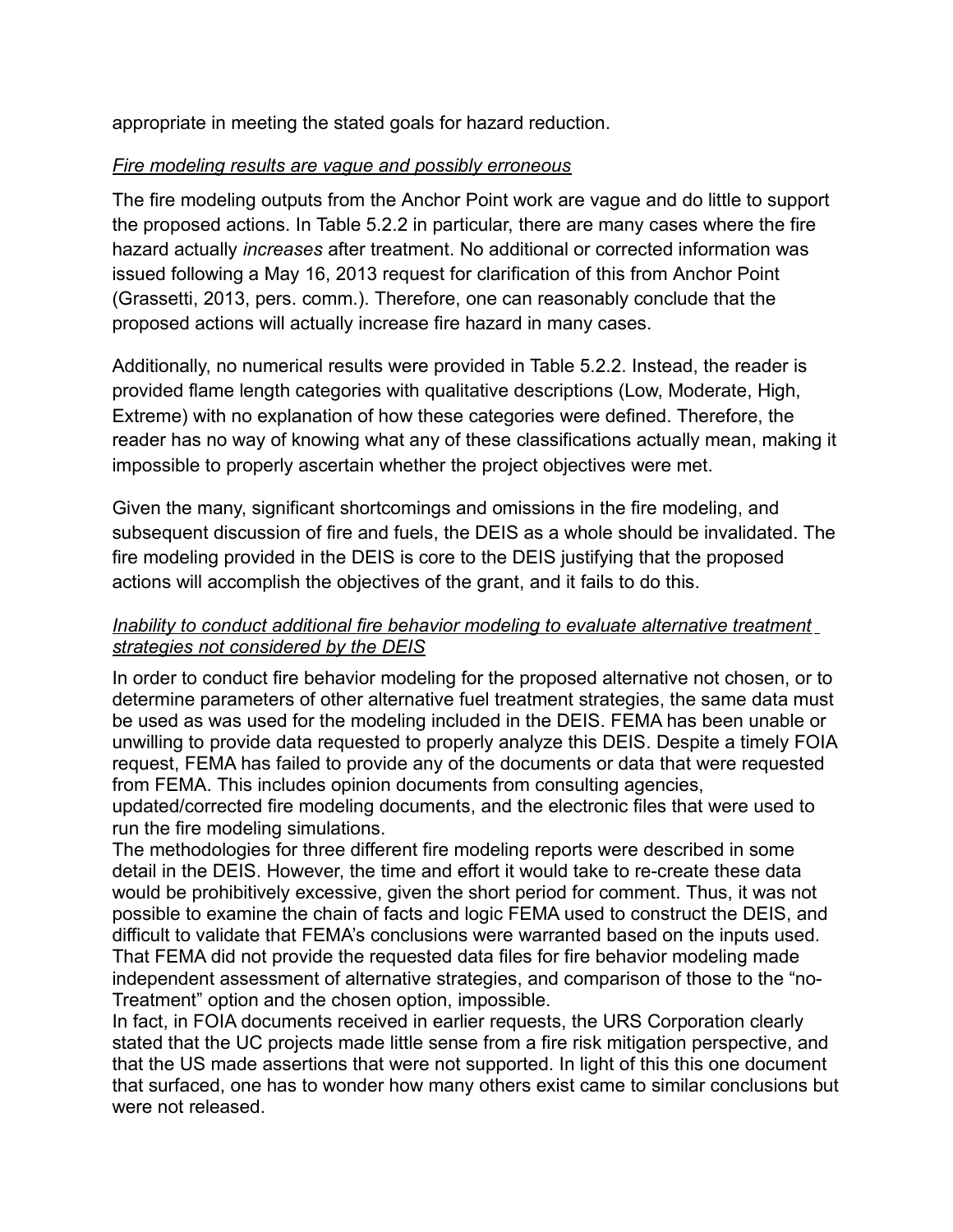This in and of itself should invalidate the DEIS as NEPA requires that source documents be made available, but they were not.

## *Viability and feasibility of alternative hazard mitigation strategies.*

Reasonable alternatives to the proposed actions were not considered in the DEIS and received only cursory discussion. No data or analyses were provided to support the dismissal of any of these alternatives. While the DEIS dismisses alternative approaches to the proposed UC methodology (proposed actions), in fact EBRPD and the East Bay Municipal Utility District (EBMUD) are planning on using many of these alternative approaches on their properties. It is puzzling that within the same document an approach is argued to be unfeasible and too expensive yet accepted as feasible and economically viable elsewhere in the same document. If thinning, and ladder fuel removal meet the fire hazard mitigation objectives for one agency, they should also do so for other agencies.

The DEIS dismisses removal of ladder fuels as expensive, and sometimes difficult on steep slopes. There are two issues with this statement. First, the proposed actions involve extensive logging activities on these same slopes. The degree of tree removal proposed on steep slopes would itself have a significant destabilizing effect on soils and itself lead to erosion. Second, no economic analysis was provided as to why removal of ladder fuels would be "expensive" and no comparison of any cost estimates was provided to support these claims.

The URS Corporation (2009) did not agree with FEMA's assertion that thinning and ladder fuel removal was not a feasible treatment. The 2009 URS report to FEMA stated, "The UC accurately cites increased costs and a longer time period to implement as reasons that this alternative is not preferred, but the UC does not provide information that demonstrates that the increased costs or longer implementation period make this alternative infeasible. This alternative would not be as effective as the proposed project at reducing the fire hazard. However, this alternative would reduce the fire hazard and would thus meet the purpose and need. This alternative should be evaluated in future NEPA documents. "

Ultimately, the stated objective of the DEIS is to reduce fuel loads. In the case of the UC projects, the surface fuels – as well as aerial fuels and woody material – would in fact not be removed, but instead be chipped and scattered on-site. By comparison the Combined Alternative Program approach advocated by HCN would cause these fuels to actually be removed, thereby accomplishing what the DEIS says needs to be done.

## **V. EFFICACY OF AN ALTERNATIVE STRATEGY**

## *Efficacy of alternative treatments in meeting the hazard reduction goals of the grant*

Some of the EBRPD and ongoing EBMUD fuel treatments (proposed and connected treatments) planned and supported in part by the FEMA grant use a less aggressive approach than the proposed actions advocated by the UC and City of Oakland, are similar to the Combined Alternative Program (DEIS, 3.3.1) rejected in the DEIS, and effectively accomplish the stated goals of the FEMA grant.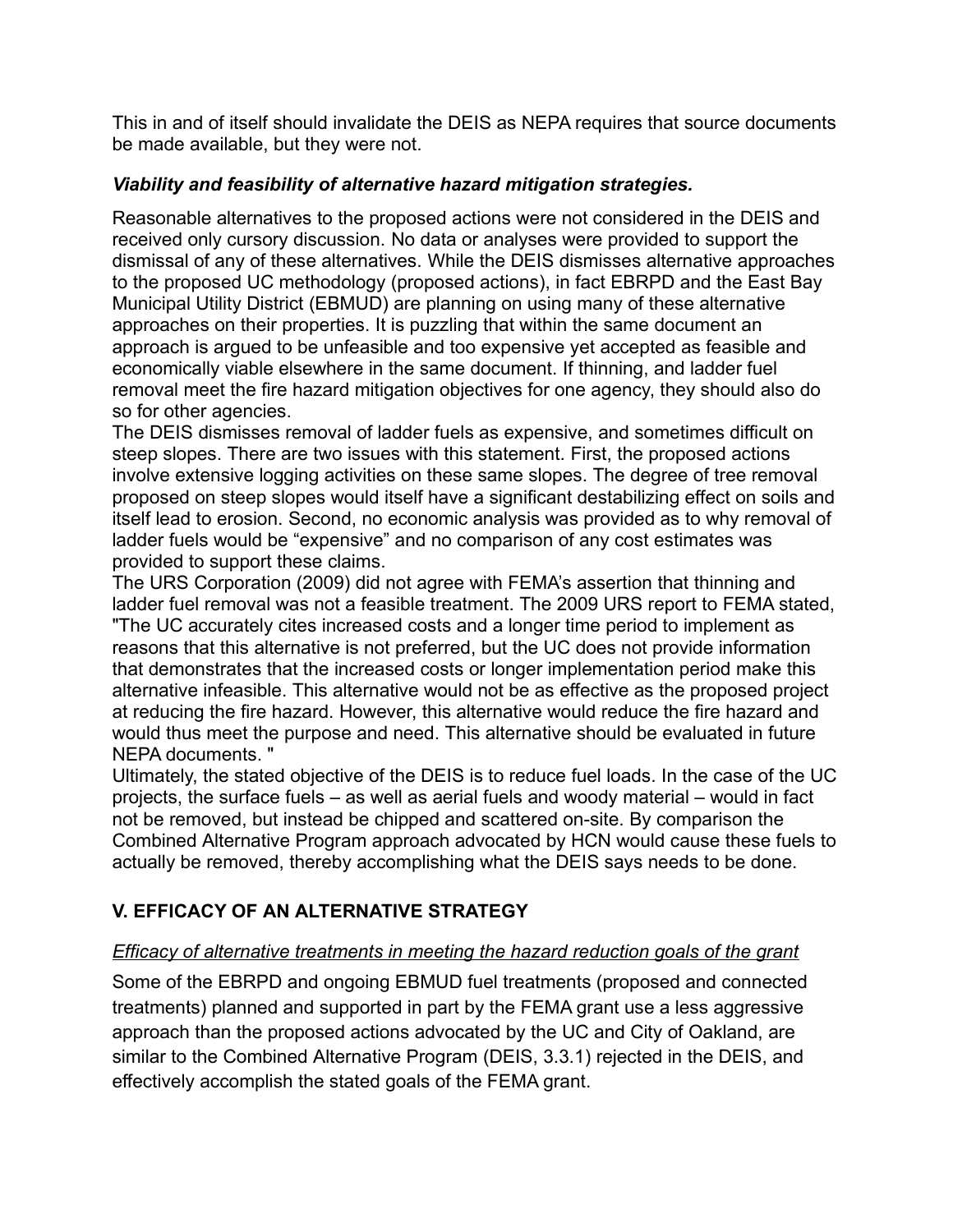#### *Economic viability of the Proposed Alternative Treatment*

The EBRPD treatments cost approximately \$4,444/acre compared to over twice that cost per acre for the proposed UC and City of Oakland treatments, and over three times that for the Oakland treatments:

| <b>Project Area</b>            | <b>Actions</b>                    | Grant<br>Funding, \$    | <b>Matching</b><br>Funding, \$ | <b>Total</b><br>Funding, \$ | <b>Treated</b><br><b>Acres</b> | Cost per<br>Acre, \$ |
|--------------------------------|-----------------------------------|-------------------------|--------------------------------|-----------------------------|--------------------------------|----------------------|
| <b>UC Strawberry</b><br>Canyon | Proposed                          | 450,000                 | 150,000                        | 600,000                     | 56                             | 10,714               |
| <b>UC Claremont</b><br>Canyon  | Proposed                          | 350,000                 | 116,000                        | 366,000                     | 43                             | 10.840               |
| Oakland<br><b>EBRPD</b>        | Proposed<br>Proposed <sup>2</sup> | 1,329,0181<br>1,800,000 | 443,006<br>600,000             | 1,772,024<br>2,4000,000     | 121.9<br>540.2                 | 14,536<br>4,444      |

**Table 2.** Allocated funding and treatment costs per acre.

1. Assuming the same cost per acre for Frowning Ridge as for Strawberry and Claremont, the UC would spend a total of \$1,998,000 to treat Frowning Ridge, of which 75%, or \$1.498m would come from Oakland. EBRPD is getting paid for treating 51.9 acres for Oakland, which based on an average cost per acre for the rest of the EBRPD projects (540.2 acres/\$1.8m equals \$3,333/acre + 25% matching, or \$4,444/acre). This leaves Oakland with:

\$3,000,000 starting less UC Frowning \$1,498,000<br>less EBRPD 51.9 \$172.982  $less$  EBRPD 51,  $9$ Net to Oakland is \$1,329,018 for 121. 9 acres, plus 25% matching=\$1,772,024 total or \$14,536/acre

2. EBRPD's vegetation management methods are based on its Wildfire Hazard Reduction and Resource Management Plan (EBRPD 2009) and follow the same treatment methodology as Connecting areas described in the DEIS.



**Figure 2.** *Figure V-5* from EBRPD Wildfire Hazard Reduction and Resource Management Plan. These photos demonstrate the reduction in hazardous brush fuels achieved by treatments comparable to the Combined Alternative Strategy.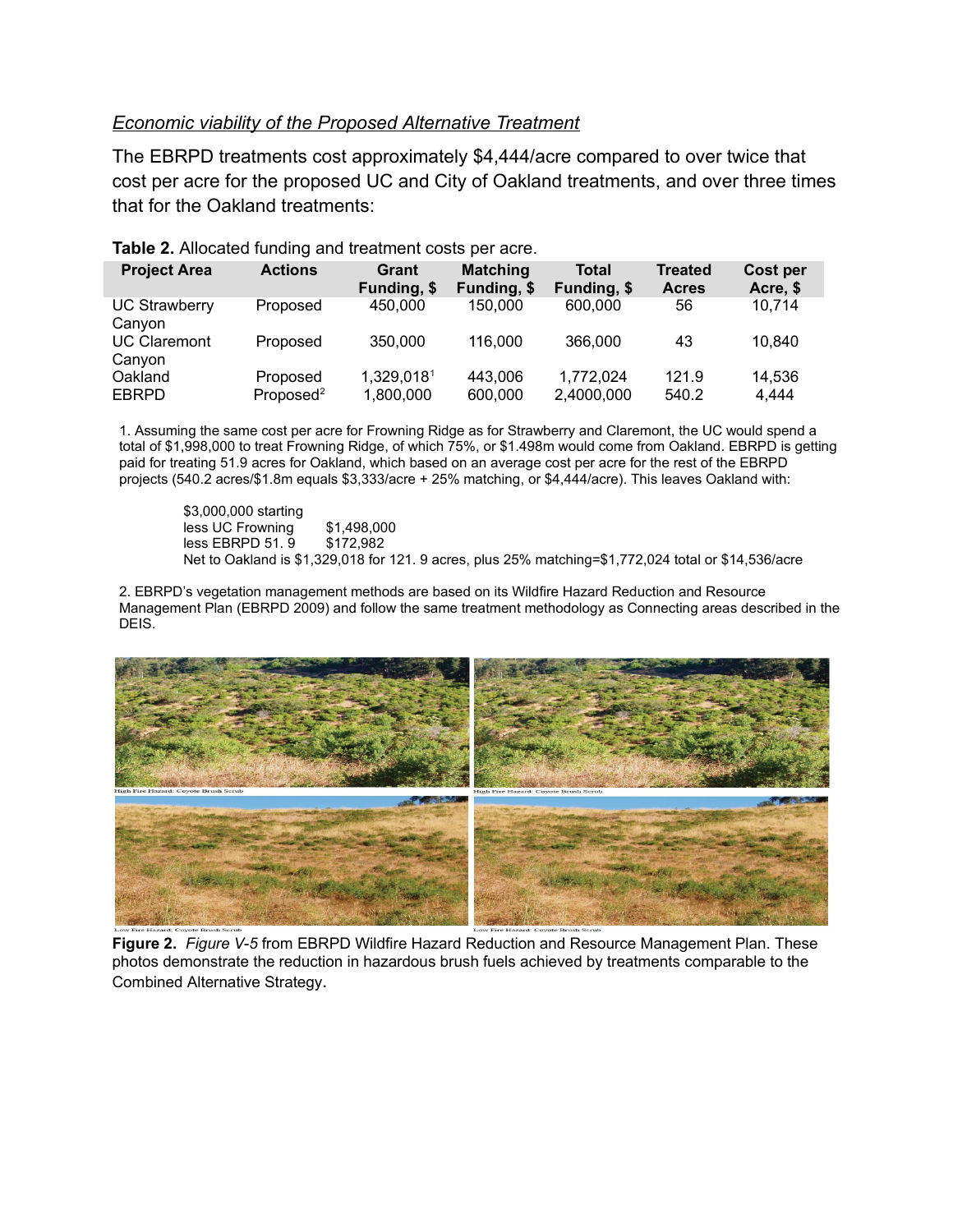

**Figure 3.** *Figure V-9, b* from EBRPD Wildfire Hazard Reduction and Resource Management Plan. These photos demonstrate the reduction in surface fuel continuity and elimination of ladder fuels achieved through treatments comparable to the Combined Alternative Program. For the "Low Fire Hazard" scenario (right), surface fires would be of low intensity and trees would not be susceptible to torching or crowning. Further, reduced eucalyptus bark on the ground surface and lower tree trunks minimizes the risk of spotting.

## *The Combined Alternative Program is a more effective and more viable treatment methodology than no-action or the proposed actions*

The stated goal of the DEIS is to reduce wildfire hazard by treating hazardous fuels. While the proposed actions would reduce the risk of torching, crown fire and spotting immediately post-treatment, this approach would not necessarily reduce the fire hazard in the long term. It would introduce new hazards from increased surface fuel on treatment sites, hotter, drier conditions, and invasion of flammable, aggressive exotics. Even if the vegetation in the treatment areas eventually did revert to a more native state, this does not come without significant fire hazards. As previously discussed, the native plant communities of the East Bay Hills, and of the western U.S. in general, carry significant fire hazards as they are almost universally fire-adapted or fire-dependent. In considering the average flame lengths shown in Table 1 for each of the native and nonnative plant communities prevalent in the vicinity, it is clear that even with periodic maintenance, the resultant fire hazard would be well in excess of the stated objective of the DEIS.

In considering all the factors discussed in this report, the Combined Alternative Program is the best alternative for accomplishing that objective. Figure 3 provides a dramatic example of the fuel complex resulting from the Combined Alternative Approach as described in the DEIS. This approach reduces the fire hazard immediately posttreatment, and long-term, by:

- Maintaining the overstory, providing increased precipitation during the dry summer months and reducing understory growth through shading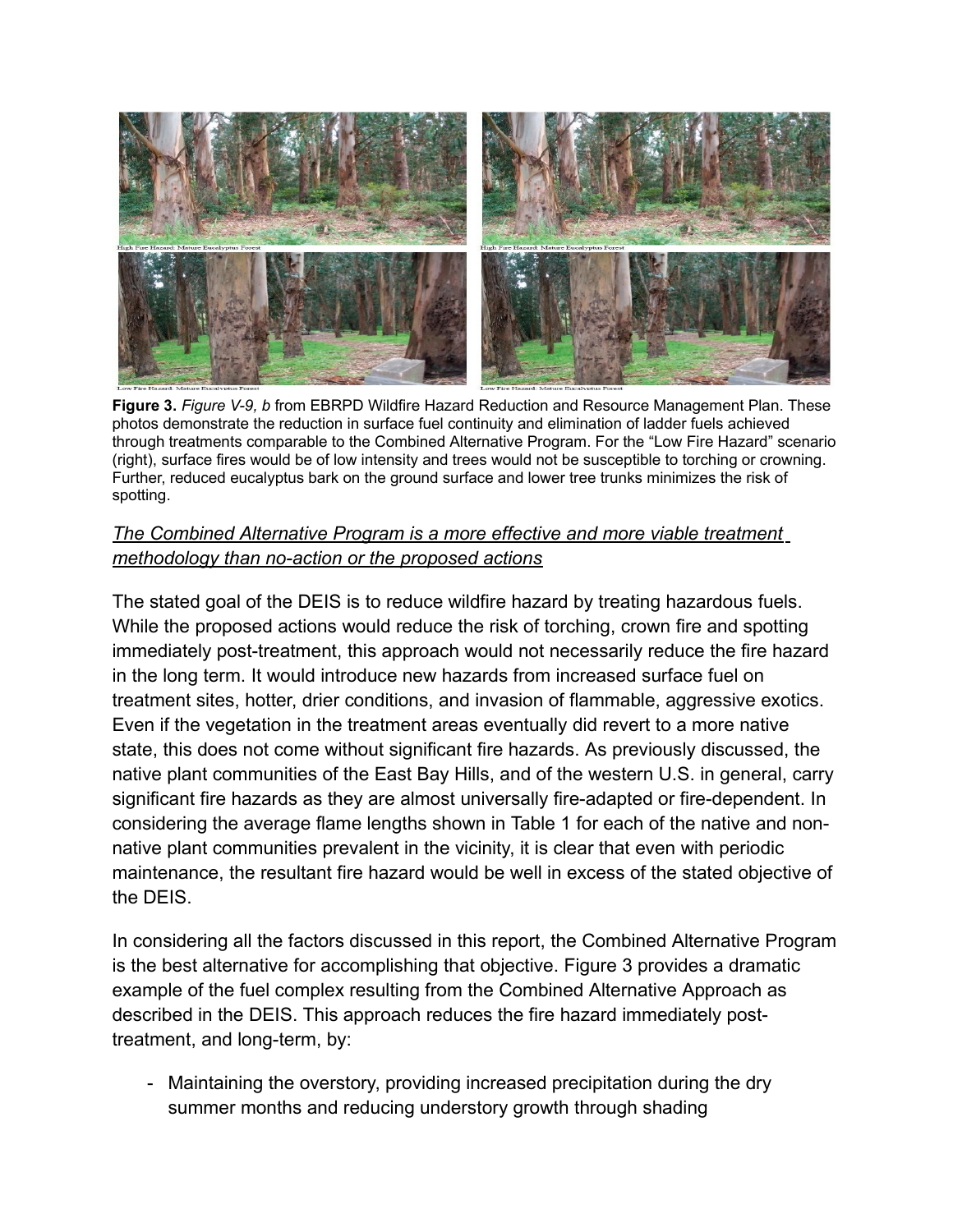- Minimizing understory fuels, thereby minimizing surface fire flame lengths to well below four feet and minimizing or eliminating the potential for torching, crown fire and spotting
- Removing ladder fuels, eliminating vertical fuel continuity and minimizing or eliminating the potential for torching, crown fire, and spotting

#### *Recommendation for the Combined Alternative Program approach to fuel treatments*

Given the demonstrated effectiveness of treatments similar to the Combined Alternative Program, and the lower cost per acre associated with such treatments, as well as the numerous detrimental factors of the proposed UC and City of Oakland actions in the DEIS, it is my opinion that the Combined Alternative Program approach is clearly a preferable alternative. It meets all of FEMA's mandatory criteria, follows sound forestry practices, is consistent with current accepted hazard fuel reduction practices for eucalyptus, does not result in an increase in invasive brush species post-treatment, deposits far less flammable woody material on the treatment sites, and is more economically sound.

The Combined Alternative Program approach should be used as the preferred action on all areas to be treated in order to meet the stated objectives of the DEIS in reducing the fire hazard in the East Bay Hills. Additionally, to maintain a lower level of wildfire hazard, periodic maintenance should be performed following the approach of the Combined Alternative Program. This is necessary to prevent accumulation of surface and ladder fuels over time (Agee et al., 1973)

In my opinion, more reasonable and economically responsible alternatives have been dismissed or ignored in this DEIS. Based on the factors discussed in this document, it is my opinion that the DEIS as written is fatally flawed and should be retracted. Until a thorough and balanced assessment of treatment strategies and alternatives can be conducted, no further actions should be pursued beyond the planned actions currently being implemented by the EBRPD.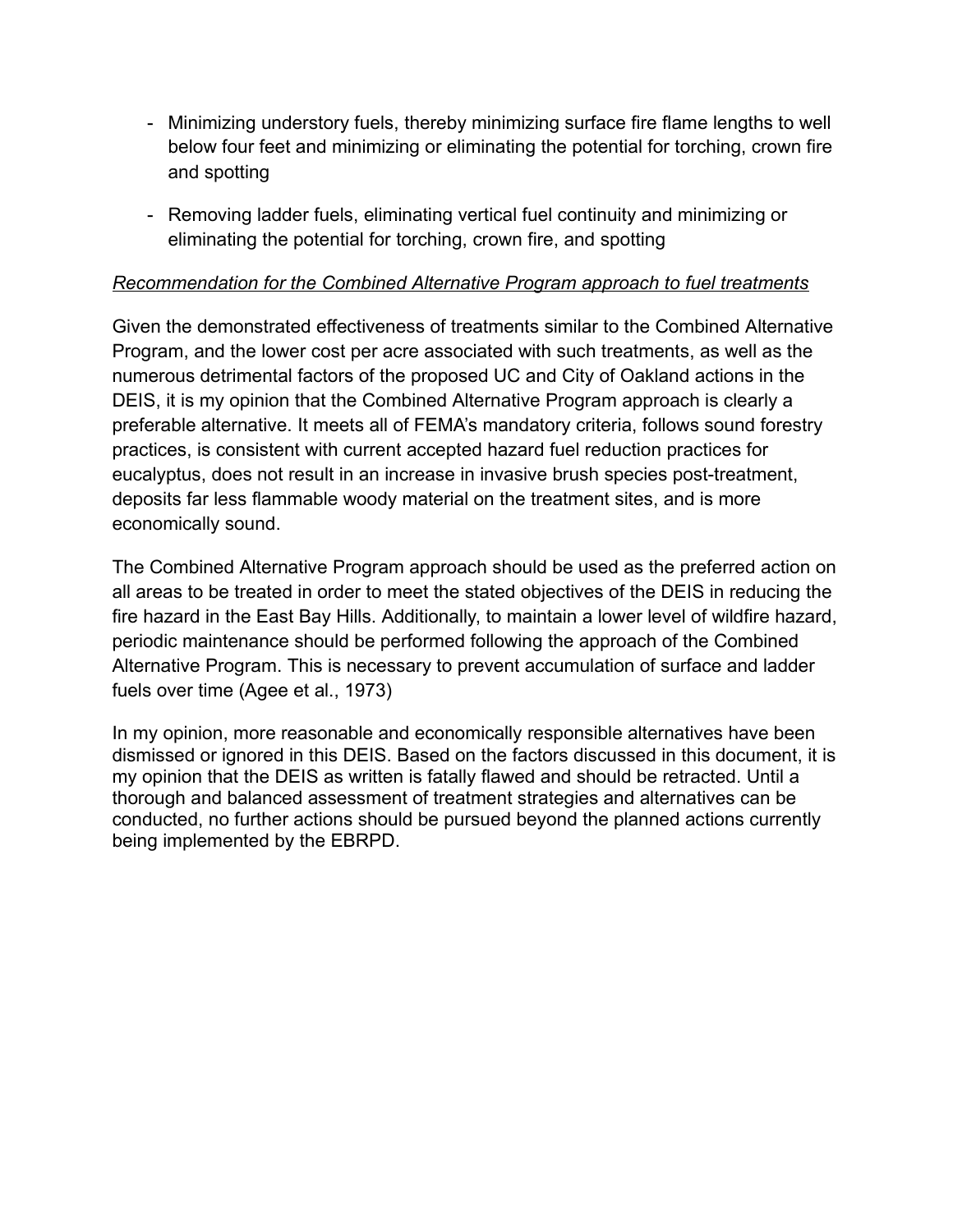**VI. APPENDICES**

**Appendix A – References Appendix B – Professional and Educational Background**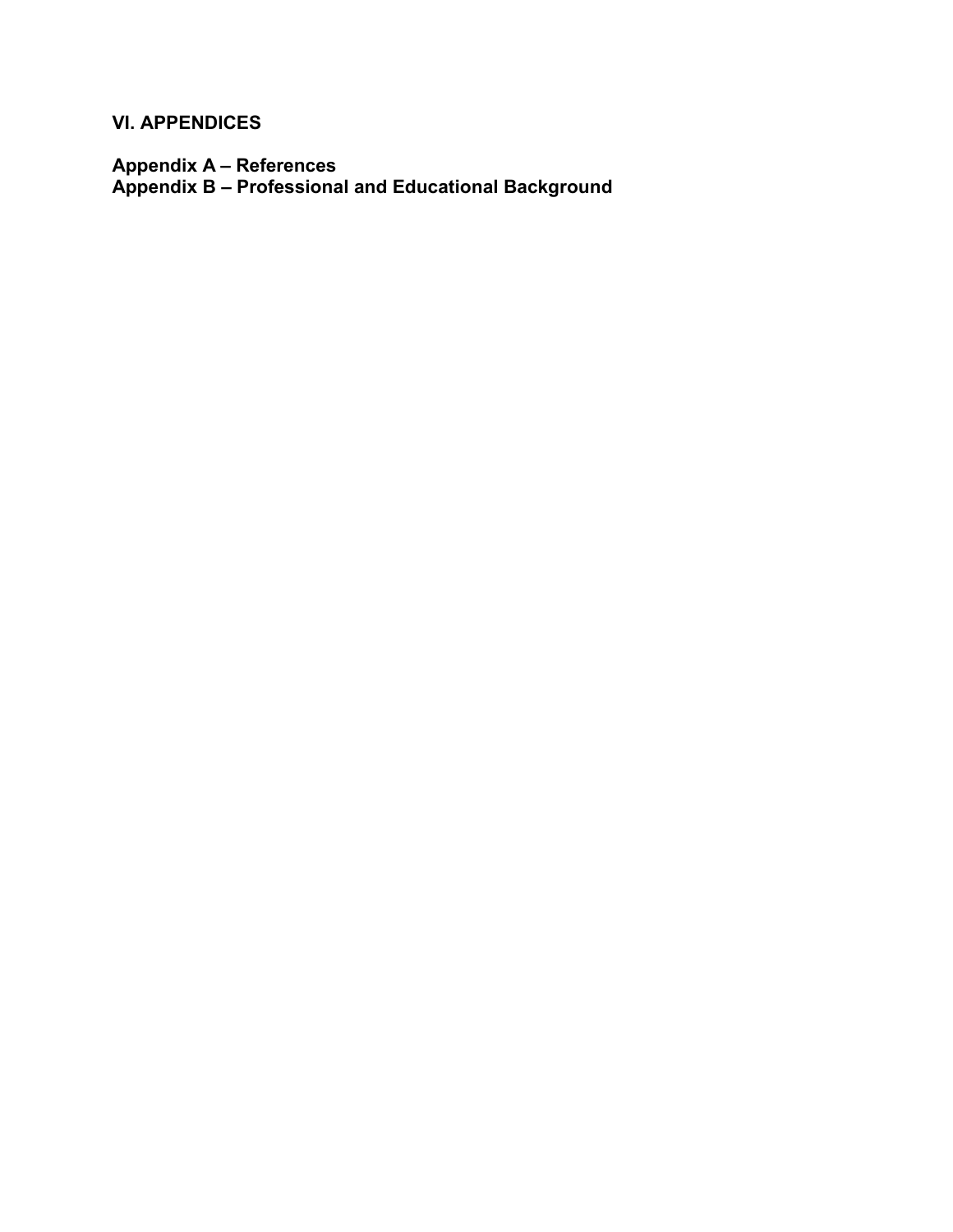## **Appendix A – References**

- Agee, J.K., R.H. Wakimoto, E.F. Darley, and H.H. Biswell. 1973. Eucalyptus fuel dynamics, and fire hazard in the Oakland Hills. California Agriculture, Sept. 1973, 13-15.
- Albini, FA. 1976. Estimating wildfire behavior and effects. Gen. Tech. Rep. INT-30. Ogden, Utah: Department of Agriculture, Forest Service, Intermountain Forest and Range Experiment Station. 92 pp.
- Albini, F.A. 1981. Spot Fire Distance from Isolated Sources Extensions of a Predictive Model. Research Note INT-309, Dept. of Agriculture, Forest Service, Intermountain Forest and Range Experiment Station.
- Appleton, B.L. and S.French. 1995. Tree and shrub planting guidelines. Virginia Cooperative Extension Publication. 430-295. 2pp.
- Bass, B. 2012. Lower North Fork prescribed fire review. B. Bass, Review Team Leader. 61pp. Available online at http://bit.ly/HObLUv.
- Bierman, B. and S. Stout. 2013. Mulch fire still burning; nearby school moves classes. WECT6, Wilminton, NC. Online article available at http://www.wect. com/story/22443087/mulch-fire-still-burning-nearby-school-cancels-classes.
- Bradstock, R.A., C.J. Cary, L. Davies, D.B. Lindenmayer, O.F. Price, and R.J. Williams. 2012. Wildfires, fuel treatment and risk mitigation in Australian eucalypt forests: insights from landscape-scale simulation. J. Envionr. Mgmt., vol. 105, 30 August 2012, Pages 66-75.
- Busse, M.D., K.R. Hubbert, G.O. Fiddler, C.J. Shestak, and R. F. Powers. 2005. Lethal soil temperatures during burning of masticated forest residues. Int. J. of Wildland Fire, 14:267-276.
- Chircop, D. 2013. Everett wood chip fire keeps burning. Everett, WA Herald Net. Online article available at www.heraldnet.com/article/20071025/NEWS01/710250042.
- DeBano, L.F. 2000. The role of fire and soil heating on water repellency in wildland environments: a review. J. Hydrol. 231-232 (2000) 195-206.
- EBRPD, 2009. East Bay Regional Park District, Wildfire Hazard Reductino and Resource Management Plan. Available at

http://www.ebparks.org/stewardship/fuelsplan/plan.

Escobar, E. 2013. Fire department warns neighbors about mulch fires. WHSV-TV3. Harrisburg, PA. Online article available at http://www.whsv.com/home/headlines/Fire-Department-Warns-Neighbors-About-

Mulch-Fires-202881251. html. Fieldhouse, P. 2003. Improved prediction of crown fire: an analysis of canopy fuels in Montana. Washington Institute, Student final projects, TFM 17. Paper available online at

http://www.washingtoninstitute.net/ftpFiles/StudentFinalProjectReports/TFM17/P aulFieldhouse.pdf.

Finney, M.A. 2006. An overview of FlamMap fire modeling capabilities. In: Fuels management—how to measure success: conference proceedings. 2006 March 28-30; Portland, Oregon. Proceedings RMRS-P-41. Fort Collins, CO: U.S. Department of Agriculture, Forest Service, Rocky Mountain Research Station: 213-220.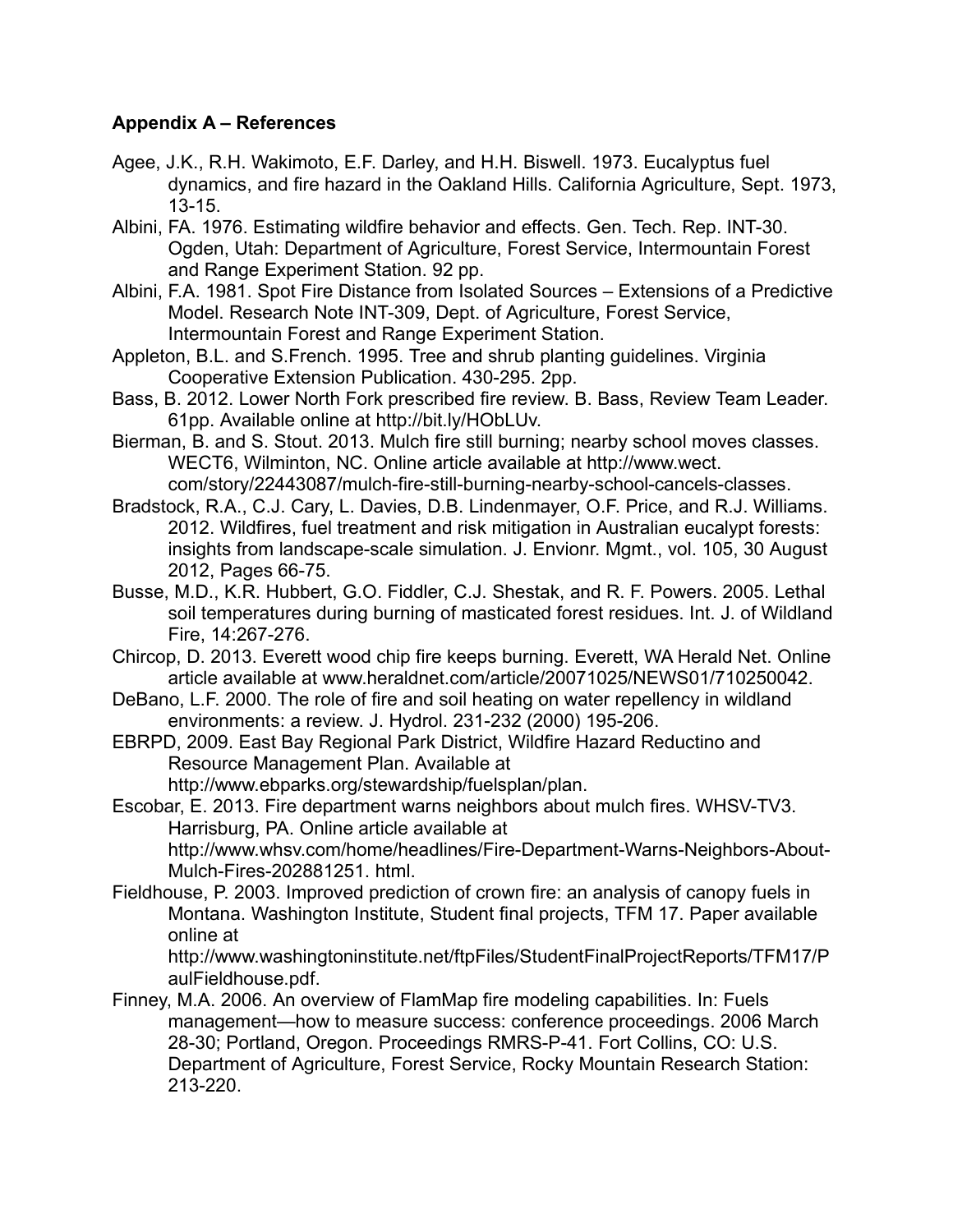Finucane, M.J. 2008. Combatting and preventing mulch fires. Fire Engineering, V. 131, Issue 3.

- USDA Forest Service. 2012. FlamMap Online help. Available for download online at http://www.firemodels.org/index.php/flammap-introduction/flammap-publications.
- Frandsen, W.H. and K.C Ryan. 1986. Soil moisture reduces belowground heat flux and soil temperatures under a burning fuel pile. Canadian Journal of Forest Research. 16: 244-248.
- Gould, J.S., W.L. McCaw, N.P. Cheney, P.F. Ellis, and S. Matthews. 2008. Field Guide: Fire in Dry Eucalypt Forest: Fuel Assessment and Fire Behaviour Prediction in Dry Eucalypt Forest. Ensis-CSIRO, Canberra, ACT and Department of Environment and Conservation, Perth, WA.
- Gould, J.S., W.L. McCaw, N.P. Cheney, P.F. Ellis, I.K. Knight, and A.L. Sullivan. 2009. Project Vesta: Fire in Dry Eucalypt Forest: Fuel Structure, Fuel Dynamics, and Fire Behaviour.
- Grassetti, D. 2012. Hills Conservation Network. Personal communication.
- Hungerford, R.D., M.G. Harrington, W.H. Frandsen, K.C. Ryan, and G.J. Niehoff. 1991. Influence of fire on factors that affect site productivity. In: [Proceedings –](http://forest.moscowfsl.wsu.edu/smp/solo/InfoPath/productivity/bibliography/GTR_INT-280.php) [Management and Productivity of Western-Montane Forest Soils,](http://forest.moscowfsl.wsu.edu/smp/solo/InfoPath/productivity/bibliography/GTR_INT-280.php) April 10–12, 1990, Boise, ID, USDA Forest Service General Technical Report INT-280, August 1991.
- Jones, G. and W. Chung. 2011. Optimizing the location of fuel treatments ovr time at landscape scales. Fire Sci. Brief, Issue 138, pp. 1-7.
- Kerns, B.K. 2005. Management options to control exotic invasive plant species in association with fuel reduction treatments in a wildland urban interface, Crooked River National Grassland. Final report. JSFP Project ID: 05-2-1-05.
- Knapp, E.E., J.M. Varner, M.D. Busse, C.N. Skinner, and C.J. Shestak. 2011. Behavior and effects of prescribed fire in masticated fuelbeds. Int. J. Wildland Fire, 20:932- 945.
- Lofft, W. 2010. Why eucalyptus trees can actually fight fires. Online article available at http://sutroforest.com/2010/03/12/eucalyptus-fights-fires/.
- Lozeau, M. 2013. Lozeau Drury, LLP. Pers. comm.
- Martinson, E.J., M.E. Hunter, J.P. Freeman, and P.N. Omi. 2008. Chapter 13: Effects of fuel and vegetation management activities on nonnative invasive plants. In: USDA Gen. Tech. Report RMRS-GTR-42, vol. 6.
- National Park Service, 2006. Managing eucalyptus. Document available at [http://www.nps.gov/goga/parkmgmt/upload/firemanagement\\_eucalyptus\\_brochur](http://www.nps.gov/goga/parkmgmt/upload/firemanagement_eucalyptus_brochure.pdf) [e.pdf.](http://www.nps.gov/goga/parkmgmt/upload/firemanagement_eucalyptus_brochure.pdf)
- NWCG. 2012. Glossary of wildland fire terminology. PMS-205. Available on-line at [http://www.nwcg.gov/pms/pubs/glossary/index.htm.](http://www.nwcg.gov/pms/pubs/glossary/index.htm)
- Ohio Dubliner Villager. 2013. Mulch fires can be common in the landscape. Online article available at

http://www.thisweeknews.com/content/stories/dublin/news/2013/05/14/smokesignals-mulch-fires-can-be-common-in-the-landscape.html#

Owen, S. 2010. Fuel treatments alter native plant composition and increase non-native plant cover. In: Klopfenstein, Ned B. and Geils, Brian W. Invasive Species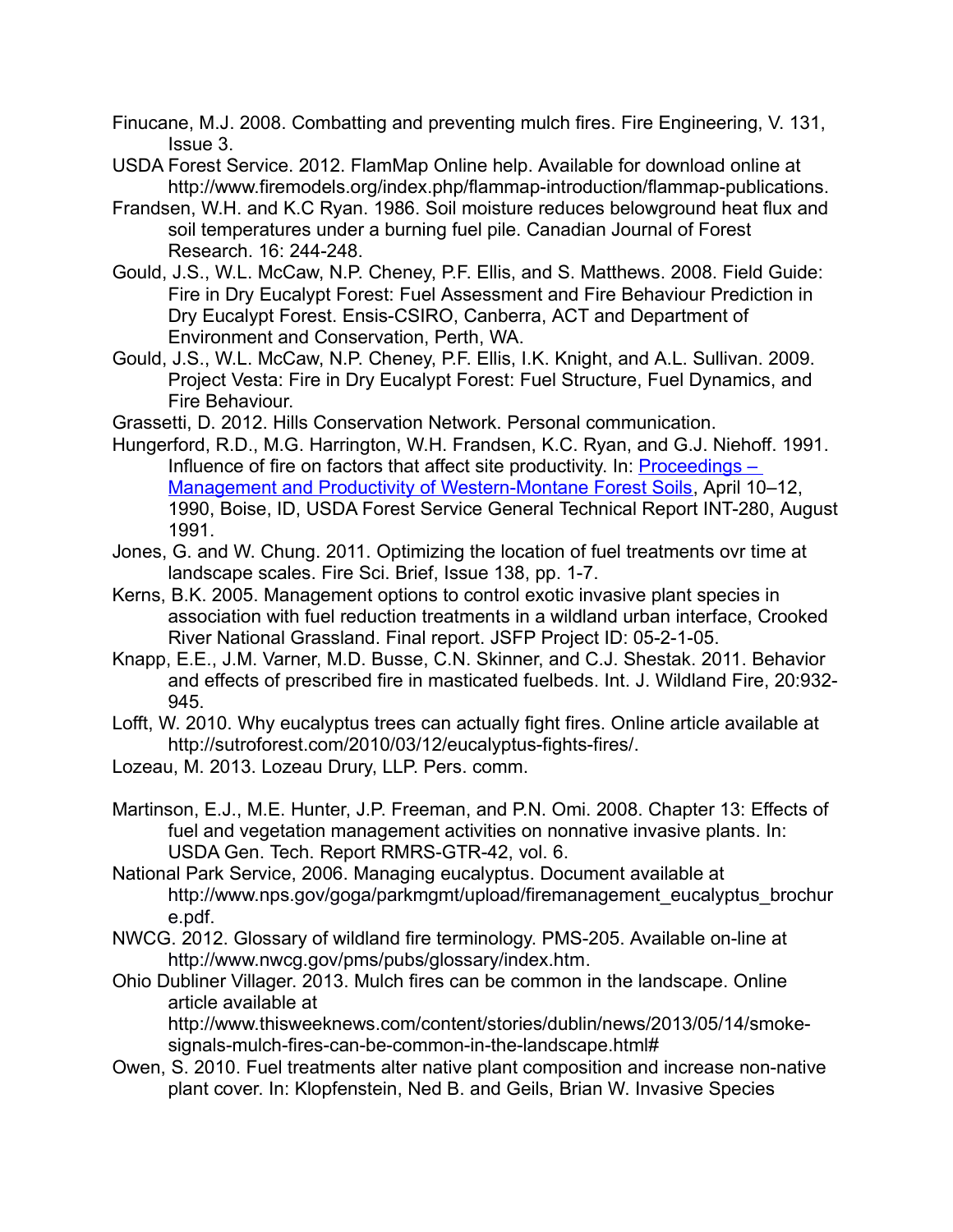Science Update (No. 4). Fort Collins, CO: U.S. Department of Agriculture, Forest Service, Rocky Mountain Research Station. p. 5-6.

- Rothermel, R.C. 1972. A mathematical model for predicting fire spread in wildland fuels. Res. Pap. INT-115. Ogden, UT: U.S. Department of Agriculture, Forest Service, Intermountain Forest and Range Experiment Station. 40 pp.
- Rothermel, R.C. 1983. How to predict the spread and intensity of forest and range fires. Gen. Tech. Rep. INT-143. Ogden, UT: U.S. Department of Agriculture, Forest Service, Intermountain Forest and Range Experiment Station. 161 pp.
- Rothermel, R.C. 1991. Predicting behavior and size of crown fires in the Northern Rocky Mountains. Res. Pap. INT-438. Ogden, UT: U.S. Department of Agriculture, Forest Service, Intermountain Research Station. 46 p.
- Schaaf, M.D., D.V. Sandberg, M.D. Schreuder, and C.L. Riccardi. 2007. A conceptual framework for ranking crown fire potential in wildland fuels. Can. J. For. Res. 37:2464-2478.
- Stephens, S.L. and M.A. Finney. 2001. Prescribed fire mortality of Sierra Nevada mixed conifer tree species: effects of crown damage and forest floor combustion.
- Steward, L.G., T.D. Sydnor, and B. Bichip. 2003. The ease of ignition of 13 landscape mulches. J. Arboriculture, 29(6):317-321. November, 2003.
- Stratton, R. 2006. Guidance on spatial wildland fire analysis: models, tools, and techniques. Gen. Tech. Rep. RMRS-GTR-183. U.S. Department of Agriculture, Forest Service, Rocky Mountain Research Station, 13 pp.
- URS Corporation. 2009. Letter to FEMA, Region IXregarding the Strawberry Canyon Vegetation Mitigation , Regents of the University of California, PDMC-PJ-09-CA-2005-011, Task Order HSFEHQ-06-J-0048, Contract HSFEHQ-06-D-0162. 27 May 2009.
- Van Wagner, C.E. 1977. Conditions for the start and spread of crown fire. Can. J. of For. Rsch. 7:23-34.
- Van Wagner, C.E. 1993. Prediction of crown fire behavior in two stands of jack pine. Can. J. For. Res. 23, 442-449.
- Hills Emergency Forum. Management recommendations for treatments. Available online at http://www.hillsemergencyforum.org/MgmtRecmdtn.html.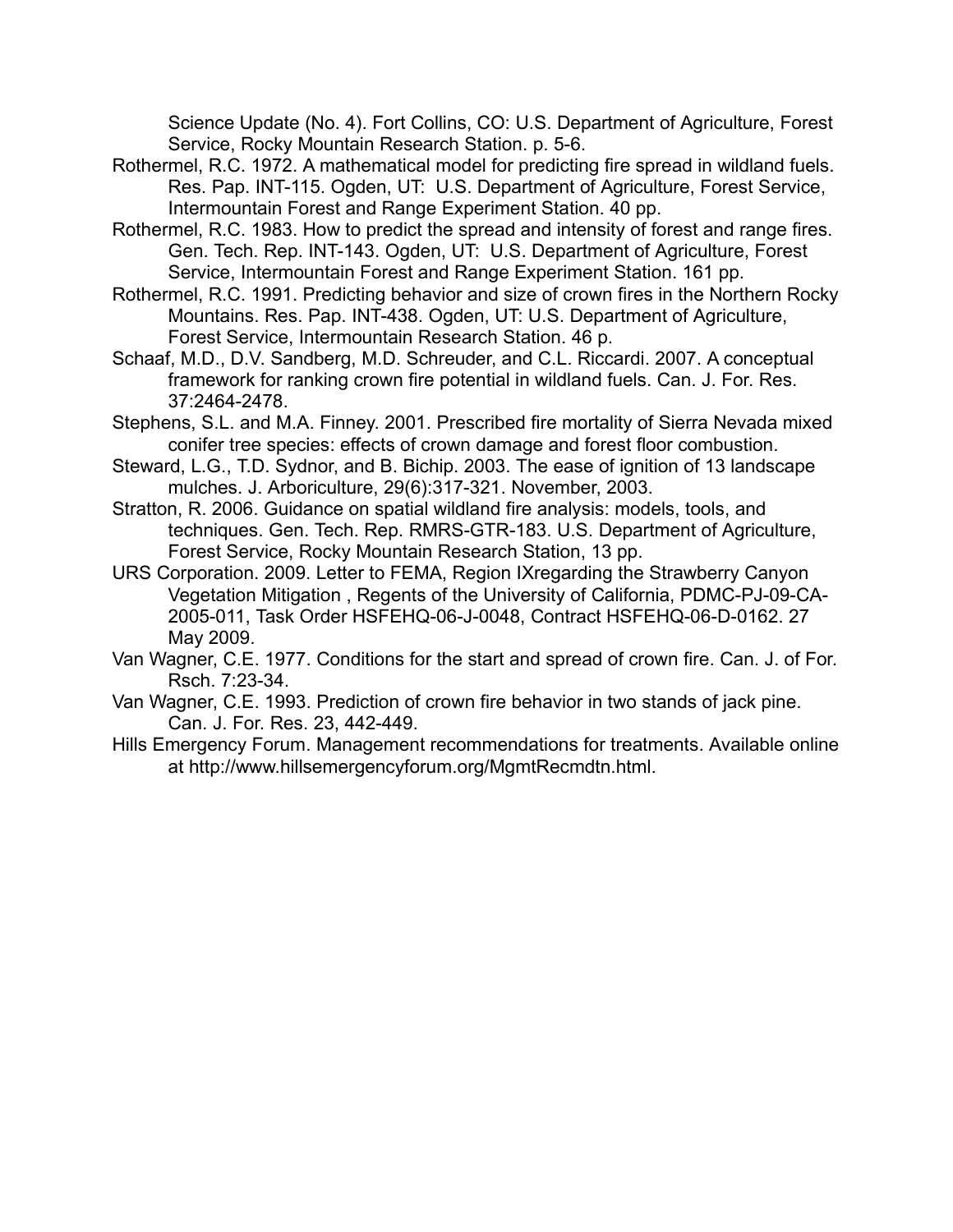## **Appendix B – Professional and Educational Background**

## **Expertise**

My primary areas of expertise are fire behavior analysis, wildland fire program management, hazardous fuel response and mitigation planning, and wildland fire operations. I have served as Fire Behavior Analyst (FBAN) and Long Term Analyst (LTAN) on numerous large, complex wildland fires. I have extensive experience working on incidents with complex suppression and management strategies, and with a diversity of land management and public safety considerations.

I have 26 years of experience in wildland fire and emergency services with federal, state, and local government fire organizations. This includes a breadth of wildland fire experience ranging from initial attack to support of large, complex fire organizations as an FBAN and LTAN, and prescribed fire and fuels management.

My fire behavior knowledge and expertise includes broad experience in wildland fire investigations, including origin and spread analysis, fire behavior and movement in complex terrain, firefighter burnover investigations, and fire loss litigation cases. I have helped teach a national-level course, Advanced Fire Behavior Interpretation (S-590), for 12 years.

I possess extensive expertise in the use of geographic information systems, analysis of spatial information, and geospatial fire analysis and interpretation. In particular, I have performed numerous complex analyses of fire behavior, potential fire growth, forensic fire behavior analysis, and hazard fuel treatment effectiveness. For this, I made extensive use of tools that include FARSITE (Fire Area Simulator), FlamMap, FireFamily Plus, BEHAVE, FSPro (Fire Spread Probability) and RERAP (Rare Event Risk Analysis Process).

My experience in fire program management includes five years as the Wildland/Urban Interface (WUI) program coordinator for my current employer, and five years as the Rural Fire Coordinator for the state of Montana. In both of these positions, I worked with teams and working groups in hazard mitigation and pre-response planning, and in coordinating response to large, complex WUI wildfire incidents.

## **Professional Experience**

I am currently a Battalion Chief with the Poudre Fire Authority (PFA) in Ft. Collins, CO. In my current role, I oversee the daily operations of a Battalion covering approximately 120 square miles with complex planning and emergency response needs that include structural fire suppression in urban, suburban and rural areas; WUI operations; whitewater rescue; mountain rescue; and emergency medical response.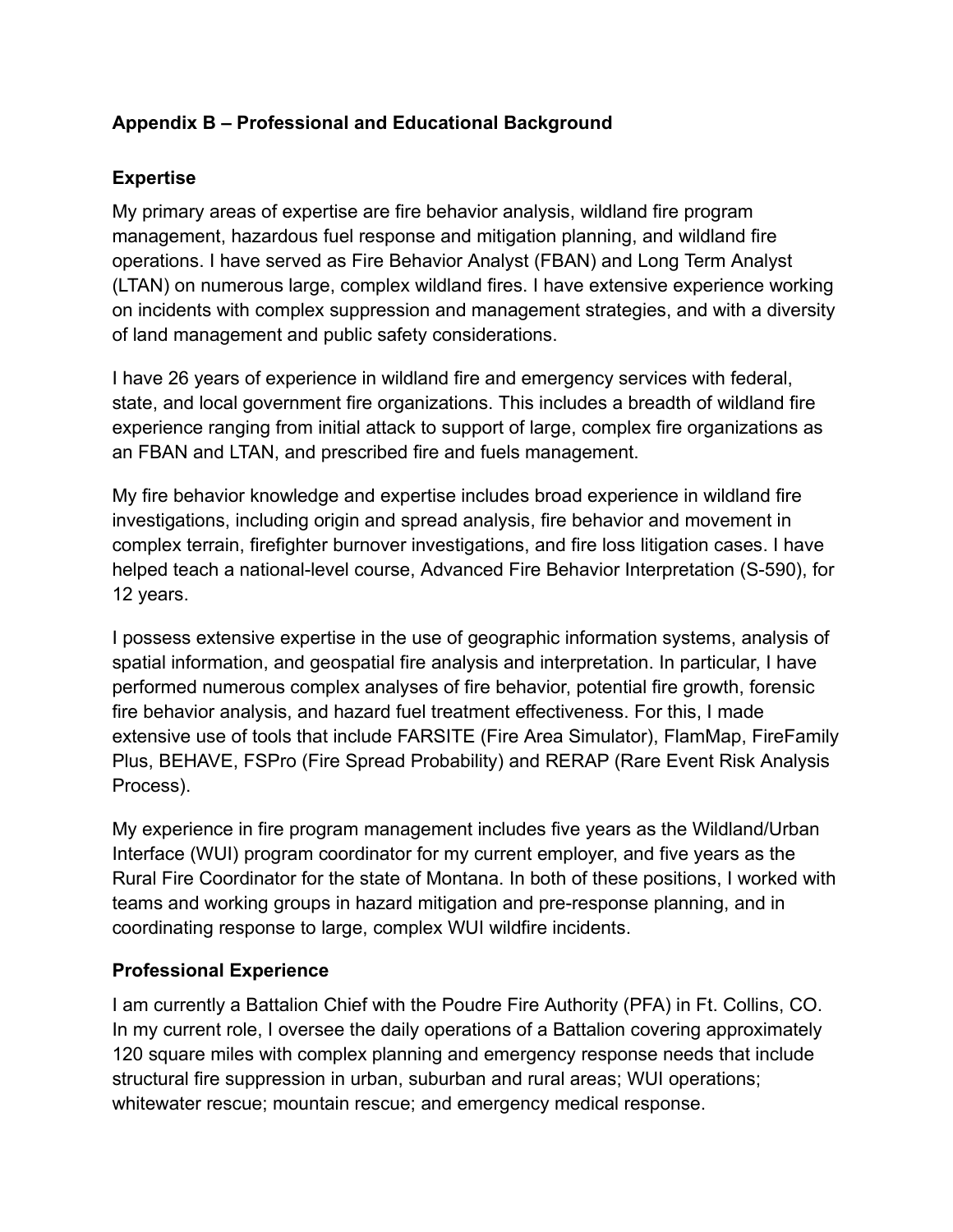Prior to that, I served nine years as a Captain. In that role, I supervised and managed the operations of an emergency response crew, served as the Operations liaison of the WUI Team, manage the department's Wildland Incident Qualification System for 140 personnel, and was part of the core hazmat response and planning team.

For nine years previous to my position as Captain, I served as Firefighter, Driver/Operator, and EMT with the PFA.

From 1990 to 1995, I was the state-wide Rural Fire Coordinator with the Montana Dept. of Natural Resources (DNRC) based in Missoula, Montana. I was the primary liaison between local and county fire organizations and the various state and federal agencies in the state of Montana.

From 1988 to 1990, I was a fuels technician, engine boss, and firefighter with the USFS on the Clearwater National Forest, ID.

From 1987 to 1995, I served as a volunteer firefighter and EMT with the Missoula Rural Fire District in Missoula, MT.

#### **Education**

I received a Master of Science degree from the University of Montana, School of Forestry, in 1995. My degree was in Forestry, with emphasis in wildland fire management. Thesis topic: GIS Applications in Wildland/Urban Interface Fire Management and Planning in Missoula County, MT. 198pp.

I received a Bachelor of Science degree in Botany from the University of California, Davis 1980.

#### **Professional Affiliations**

I served for five years as a subject matter expert as a member of the National Wildfire Coordinating Group (NWCG) Fire Behavior Subcommittee (2007-2012).

I currently serve on the Core Fire Science Advisory Committee, an interagency group providing fundamental guidance and oversight to the national fire behavior research needs in the U.S.

## **Fire Experience**

I have worked on over 200 wildland fires in my career as a firefighter, fireline supervisor, and Fire Behavior/Long Term Analyst.

My experience as FBAN and LTAN includes two to three week assignments on large, complex fires burning under extreme conditions: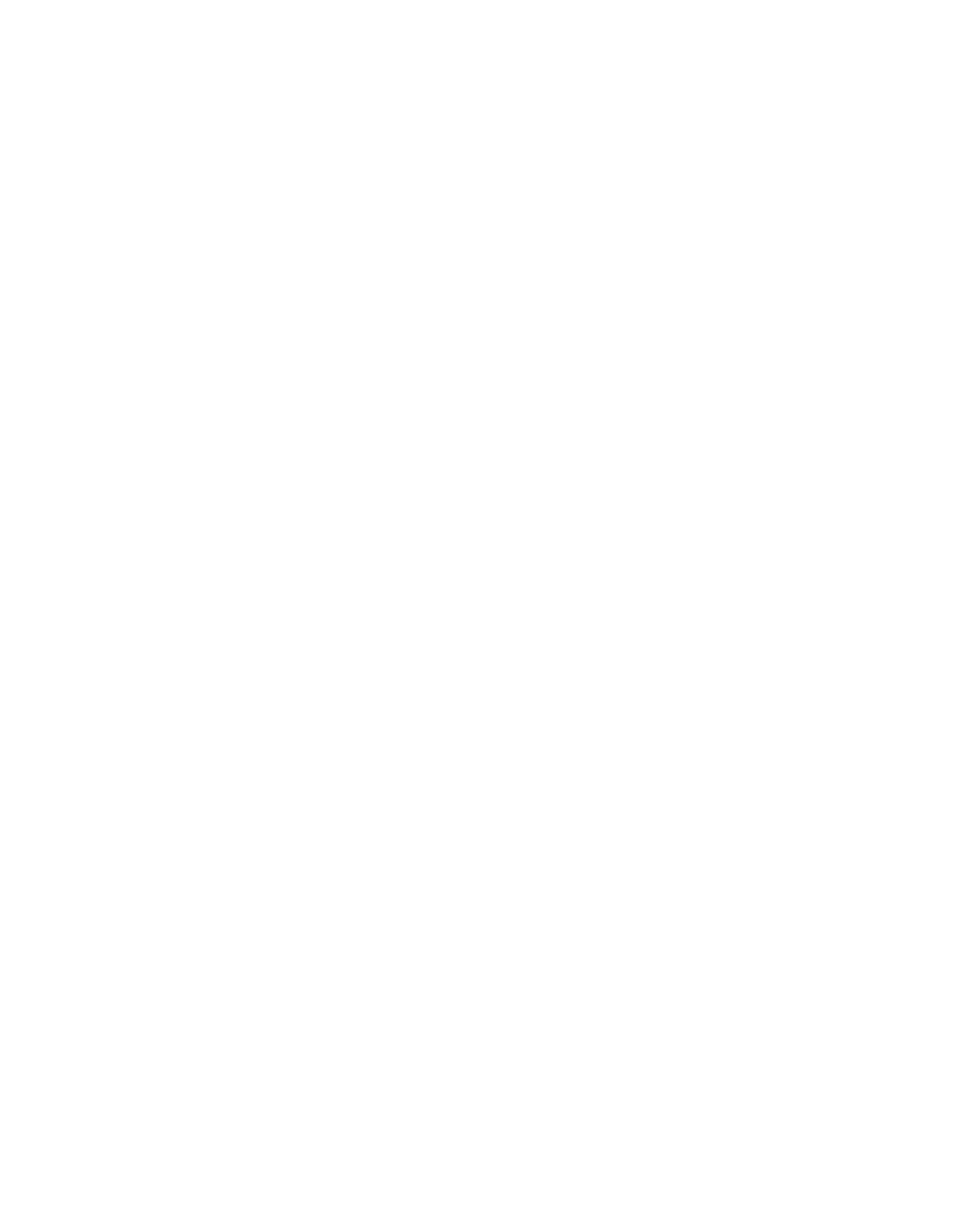| <b>Fire</b>        | <b>Agency</b>       | <b>Stat</b> | Year | <b>Size</b>         | <b>Duration</b> |
|--------------------|---------------------|-------------|------|---------------------|-----------------|
|                    |                     | е           |      |                     |                 |
| <b>High Park</b>   | U.S. Forest Service | CO          | 2012 | 136 $\text{mi}^2$   | 3 weeks         |
| <b>Station</b>     | U.S. Forest Service | CA          | 2009 | $250 \text{ mi}^2$  | 7 weeks         |
| Zaca               | U.S. Forest Service | CA          | 2007 | $375 \text{ mi}^2$  | 6 weeks         |
| Day                | U.S. Forest Service | CA          | 2006 | $255 \text{ mi}^2$  | 5 weeks         |
| Bar                | U.S. Forest Service | CA          | 2006 | 164 mi <sup>2</sup> | 4 weeks         |
| Complex            |                     |             |      |                     |                 |
| Hayman             | U.S. Forest Service | CO          | 2002 | $215 \text{ mi}^2$  | 3 weeks         |
| <b>Clear Creek</b> | U.S. Forest Service | ID          | 2000 | 322 $mi^2$          | 12 weeks        |
| Cerro              | U.S. Forest Service | <b>NM</b>   | 2000 | $73 \text{ mi}^2$   | 4 weeks         |
| Grande             | and National Park   |             |      |                     |                 |
|                    | Service             |             |      |                     |                 |

#### **Qualifications – Wildland Fire**

I currently maintain the following fire line qualifications, per the National Wildfire Coordinating Group (NWCG) Incident Qualification System:

Fire Behavior Analyst - 12 years. Division/Group Supervisor - 14 years. Strike Team/Task Force Leader- 16 years. Engine Boss - 22 years. Incident Commander, Initial Attack - 21 years. Firefighter, Type 1 and 2 (advanced and basic) – 24 years.

#### **Other Qualifications**

I currently maintain additional qualifications: Hazardous Materials Technician - past 7 years. Swift Water Rescue Technician I - past 7 years. EMT-A, Basic Emergency Medical Technician - past 21 years.

#### **Additional Training**

As a part of achieving and maintaining my wildland fire qualifications, I have successfully completed the following NWCG (National Wildfire Coordinating Group) courses:

| S-590        | Advanced Fire Behavior Interpretation (1999)      |
|--------------|---------------------------------------------------|
| S-300        | Incident Commander, Extended Attack (1997)        |
| S-339        | Division/Group Supervisor (1997)                  |
| <b>I-300</b> | Intermediate Incident Command System (1997)       |
| S-234        | Firing Methods and Procedures (1997)              |
| S-330        | Strike Team/Task Force Leader (1997)              |
| <b>RX-90</b> | Prescribed Fire Burn Boss (1997)                  |
| S-490        | <b>Advanced Fire Behavior Calculations (1994)</b> |
|              |                                                   |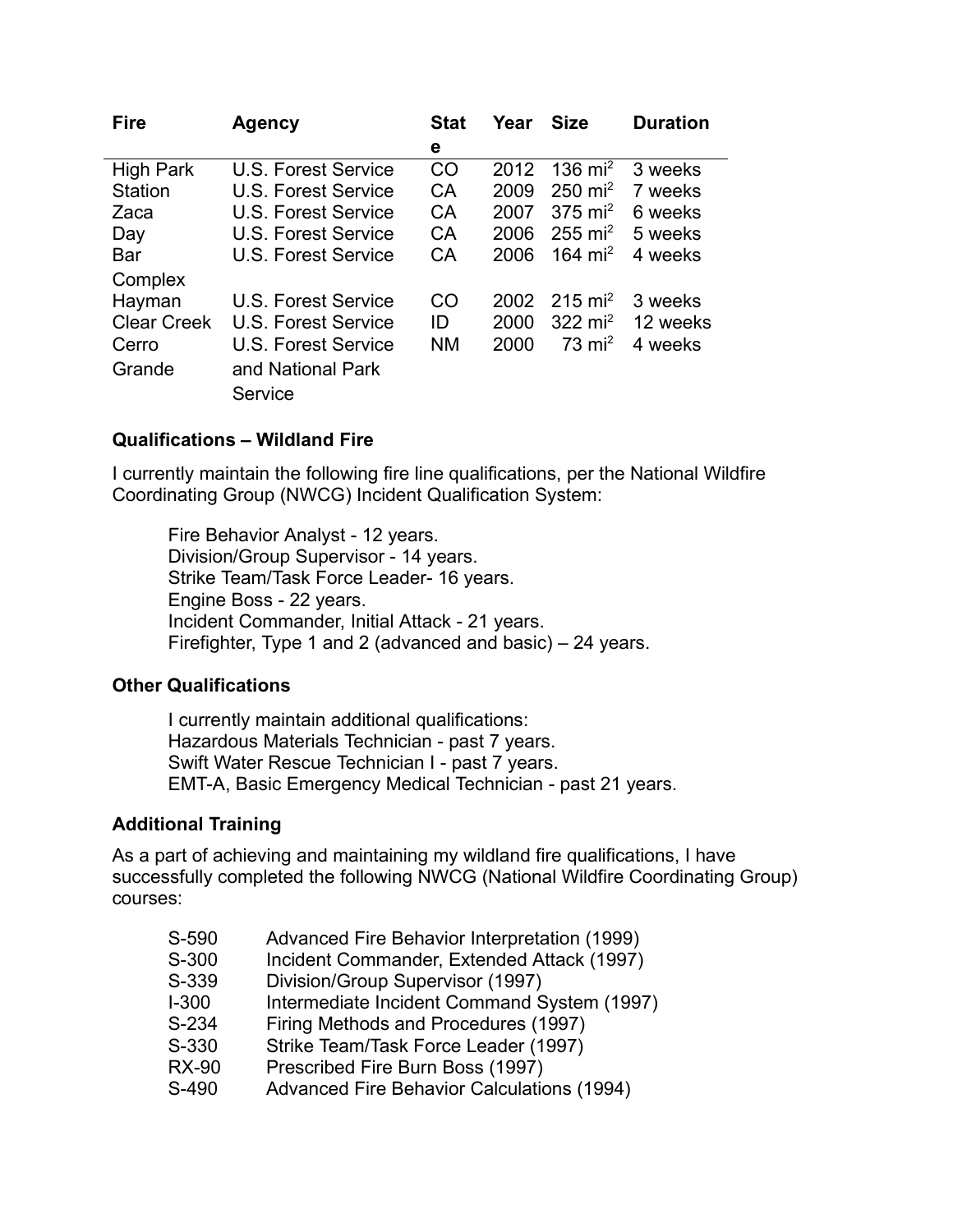| $I-347$   | Demobilization Unit Leader (1994)                                             |
|-----------|-------------------------------------------------------------------------------|
| S-300     | Incident Commander Extended Attack (1993)                                     |
| J-346     | Situation Unit Leader (1993)                                                  |
| J-348     | Resource Unit Leader (1993)                                                   |
| S-336     | Fire Suppression Tactics (1992)                                               |
| S-205     | Fire Operations in the Wildland/Urban Interface (S-215)                       |
| S-260     | Fire Business Management (1989)                                               |
| $1-220$   | Basic Incident Command System (1988)                                          |
| S-211     | Portable Pumps and Water User (1988)                                          |
| S-212     | Power Saws (S-212)                                                            |
| S-230/231 | Single Resource Boss/Engine Boss (1988)                                       |
| S-270     | Basic Air Operations (1988)                                                   |
|           | S-130/190 Basic Wildland Firefighter, Intro. to Wildland Fire Behavior (1988) |
|           |                                                                               |

## **Teaching**

Advanced Fire Behavior Interpretation, S-590. 2002, 2004, 2006, 2008, 2010. Twoweek course. Lesson instruction and student mentoring.

NWCG Firefighter Safety Refresher, national curriculum. Conducted two Unit Lessons on fire behavior, and human factors in fire behavior, for the national course curriculum. Distributed on DVD. 2008 and 2009.

Intermediate Wildland Fire Behavior, S-290. 2000, 2002, 2003, 2005. 32-hour course. Lead Instructor.

Introduction to Fire Behavior Calculations, S-390. 2002, 2004, and 2005. 24-hour course. Lead Instructor.

Advanced Wildland Fire Behavior Calculations, S-490. 1999, 2001, 2003. 40-hour course. Lead instructor.

Fire Operations in the Wildland/Urban Interface, S-215. 2003, 2004. 32-hour course).

Firing Methods and Procedures, S-234. 2001 and 2003. 24-hour course.

Single Resource Boss/Engine Boss, S-230/231. 2002. 32-hour course.

Annual Safety Refresher training for local county, state, and U.S. Forest Service personnel. Annually since 2001.

#### **Other Presentations**

International Fire Behavior and Fuels Conference; Spokane, WA. Extreme Fire Behavior. 2010.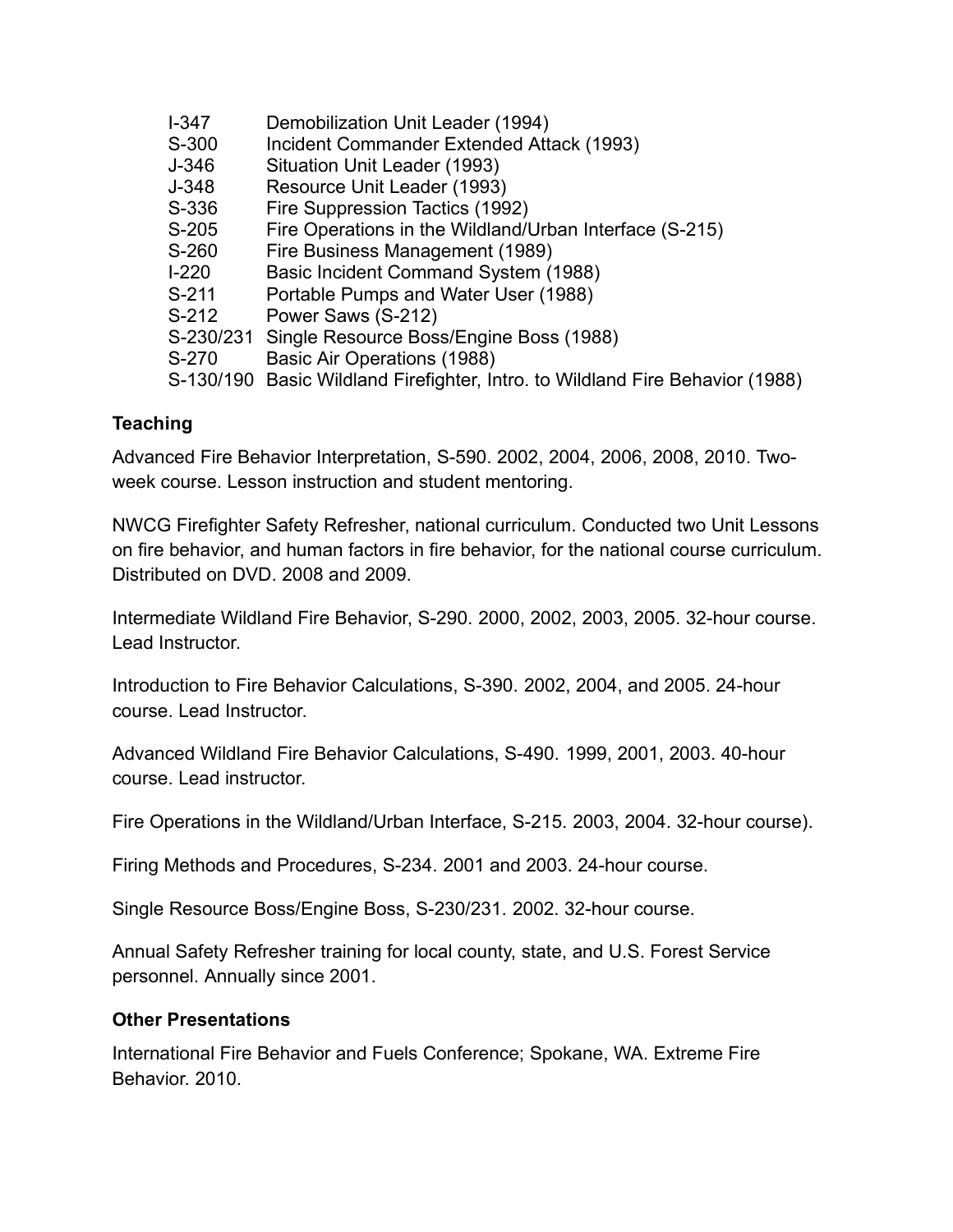Colorado State University, Forestry Dept. ; Ft. Collins, CO. Extreme fire behavior and critical fire weather. Invited guest lecture for upper-level Fire Management courses. 2003, 2004, 2009 and 2010.

U.S. Forest Service, Arapaho-Roosevelt NF; Ft. Collins, CO. Critical Fire Weather. Training session for US Forest Service seasonal personnel (2 hrs). 2007.

Annual Wildland Fire Refresher Training; Tahoe NF, CA. Human factors, line officer roles, and tactical decision making exercises for US Forest Service Fire Staff personnel. 2007.

Southern CA Training Officer's Association; Orange County, CA. Presentation on human factors and the fire environment (2 hrs). 03/2007.

Fire Behavior Analyst Workshop, Missoula, MT. Two presentations – FBAN involvement in investigations, and a case study of the Day Fire in S. CA (4 hours total). 2007.

Montana DNR Line Officer Workshop; Helena, MT. Organized and presented training on implications to line officers of firefighter burn over incidents on wildfires. 05/2006.

Redding (CA) Wildland Fire Workshop. Human factors on wildland fires (2 hrs). 2006.

Wildland Fire Safety Summit, Pasadena, CA. Presentation on the interaction of human factors and fire behavior (1 hr). 2006.

Canadian Forest Service, Fire Behaviour Specialist course; Hinton Training Centre, AB. Keynote address. 2006.

Wildland Fire Safety Summit; Missoula, MT. "Fire Behavior vs. Human Behavior: Why the Lessons from the Cramer Fire Matter" (1.5 hrs). 2005.

Regional Hotshot Crew Workshop, Southwest Region, U.S. Forest Service. Presentation of fire behavior and human factors in wildland fire fatalities. 2005.

Colorado State University, Forestry Dept.; Ft. Collins, CO. Wildland fire behavior and the fire environment; guest lecture for an upper-level Fire Management course. 2003 and 2004.

American Planning Association conference; Denver, CO. Facilitator for a field training session for wildland/urban interface planning and hazard mitigation. 2003.

Colorado Mitigation Conference; Denver, CO. Weather, Climate, and Fire Behavior – the effect of short-term and long-term atmospherics on fuels, firefighter safety, and risk. Panel discussion. 2002.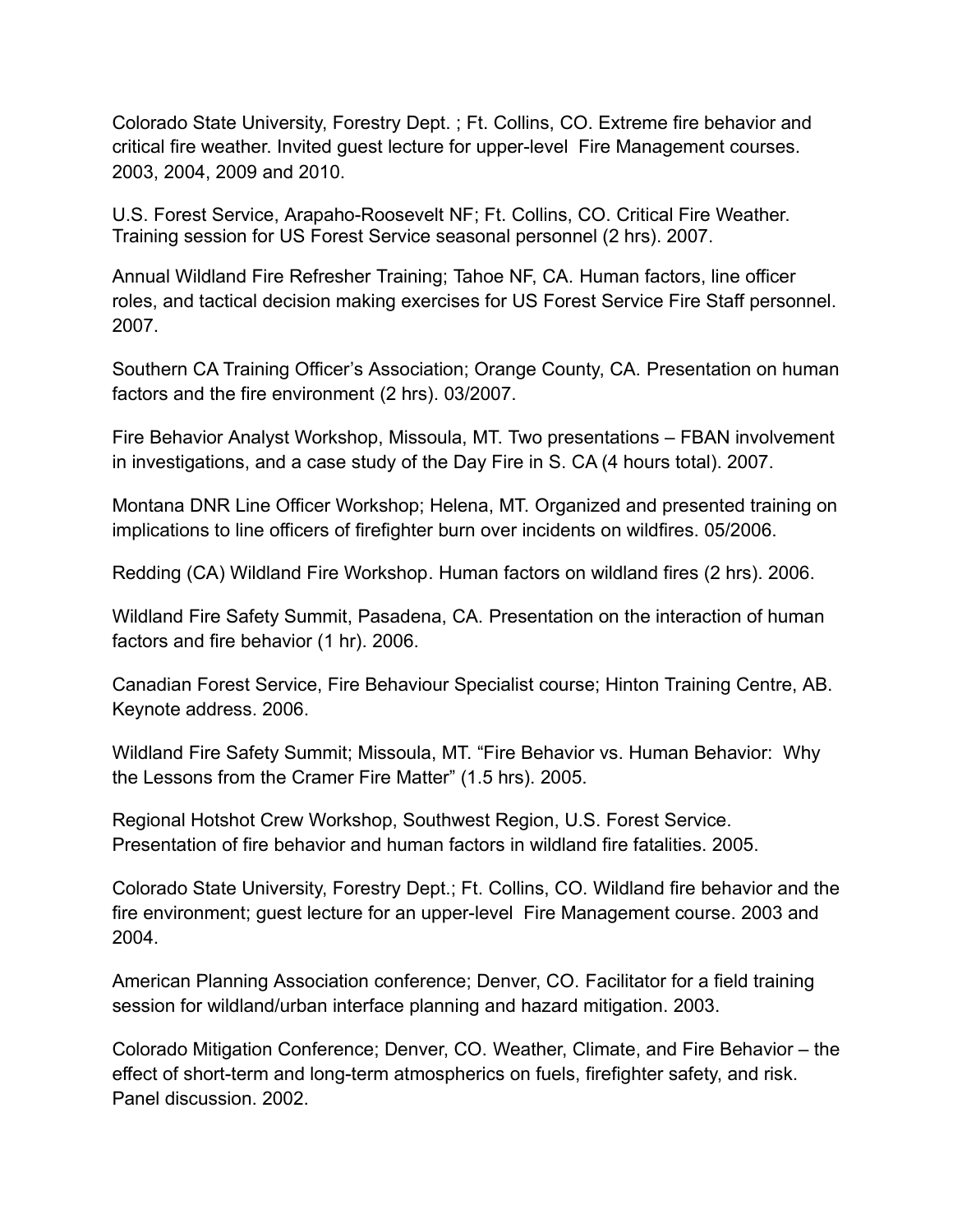#### **Publications – Primary and Contributing Author**

Close, K. 2006. 20 Minutes at H-2: Linear Decision Making in an Exponential Fire Environment. In: Proc. 9th Wildland Firefighter Safety Summit; 2006 April 25-27, Pasadena, CA. Intl. Assoc. of Wildland Fire, Hot Springs, SD.

Close, K. 2005. Fire behavior vs. Human Behavior: Why the Lessons from Cramer Matter. In: Butler, B. W., et al. Eds. 2005. Wildland Firefighter Safety Summit – Human Factors; 2005 April 26-28; Missoula, MT. Intl. Assoc. of Wildland Fire, Fairfax, VA.

Interior West Fire Council. 1998. "Fire Management Under Fire – Adapting to Change." K. Close and R. Bartlette, eds. Proceedings of the 1994 Interior West Fire Council meeting and symposium, Coeur d'Alene, ID, 1-3 November, 1994. ISBN: 1-887311-02- 5.

Close, K. and R. Wakimoto. 1995. Geographic Information Systems: Applications in Wildland/Urban Interface Fire Management Planning in Missoula County, MT. M. S. Thesis. School of Forestry, University of Montana, Missoula, MT. 198 pp.

Close, K, and R. Wakimoto. 1993. GIS Applications in wildland/urban interface fire planning: the Missoula County (Montana) project. In: 7<sup>th</sup> Annual Symposium on Geographic Information Systems in forestry, environmental and natural resource management. Feb. 15-18, 1993. Vancouver, BC. Pp 131-140.

Donoghue et al. 2003. Accident Investigation Factual Report: Cramer Fire Fatalities (U.S. Forest Service, 0351-2M48-MTDC). Provided fire behavior input to the main report, and authored Appendix C - Fire Behavior and Weather (24 pp. ).

Graham, R.T., Technical Editor. 2003. Hayman Fire Case Study. Gen. Tech. Rep. RMRS-GTR-114. Ogden, UT: U.S. Department of Agriculture, Forest Service, Rocky Mountain Research Station. 396 pp.

National Wildfire Coordinating Group (NWCG). 2008. Fire Behavior Analyst/Long Term Analyst task book revision. Provided input and content for a major revision of task books (national-level training criteria) for Fire Behavior Analysts and Long Term Analysts.

Walsh Environmental Scientists and Engineers, LLC. 2006-2009. Provided fire behavior and weather content for comprehensive Community Wildfire Protection Plans for the communities of Coal Creek Canyon, Evergreen, Fairmount, Golden, Golden Gate, Indian Hills, Inter-Canyon, and Clear Creek County.

## **Special Projects**

Fire behavior of the McIntyre Hut and Bendora Fires on January 18, 2003 (Canberra, Australia). Expert witness on fire behavior for the Norton Rose law firm (representing the Australian Capital Territory government). Case pending.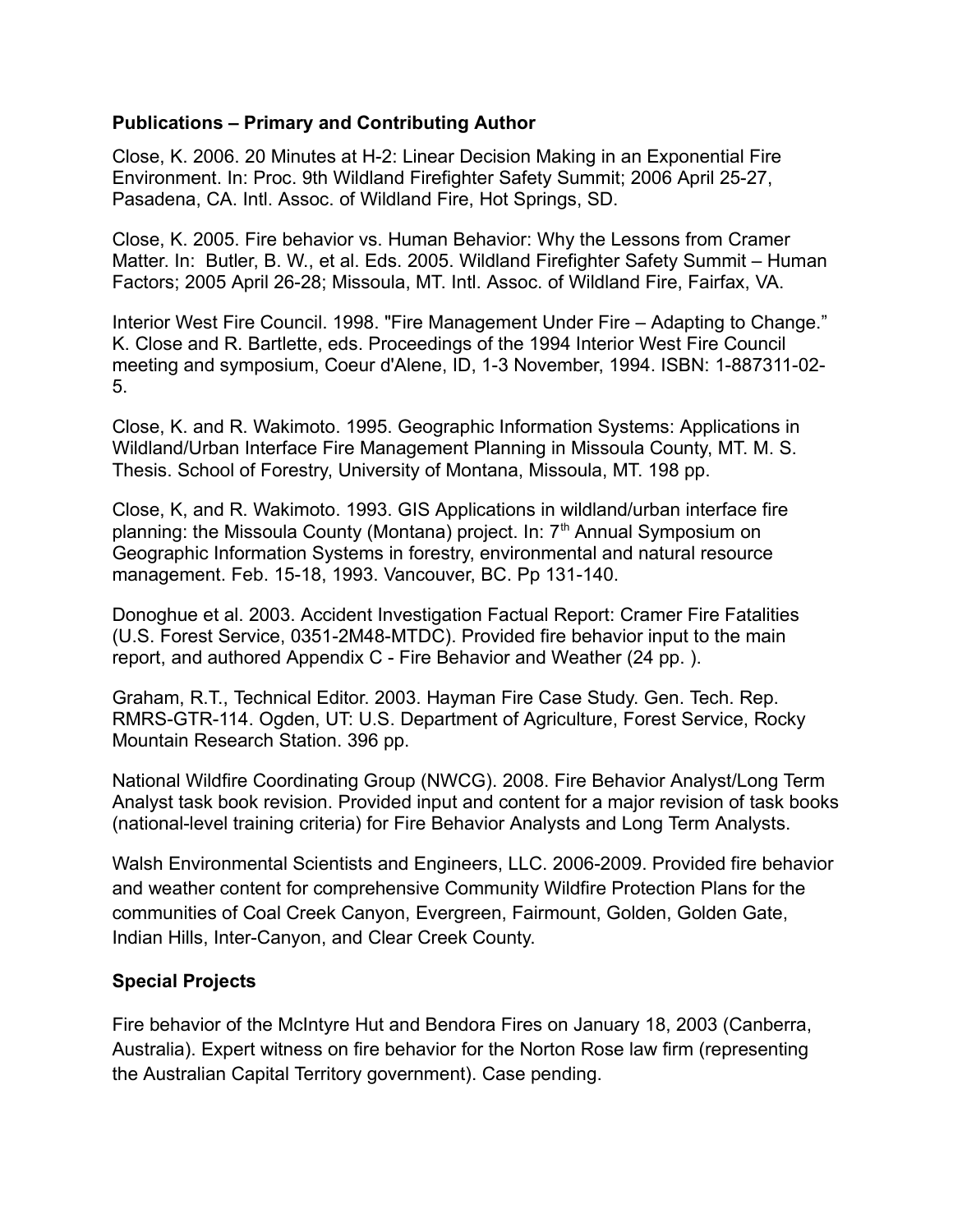Origin and spread of the EID and Cigarette Fires. Expert witness for a legal firm (McLachlan, McNab and Hembroff) in fire behavior, providing extensive and detailed analysis of the spread and behavior for two fires burning in proximity to each other. 2009. Case pending.

Growth and fire behavior of the Witch and Guajito fires. Expert witness for Travelers Insurance (Denenberg Tuffley, LLP), regarding the 2007 Southern California Fires. Analysis of fire behavior and spread from multiple ignitions. 2008-2009.

Burroughs v. U.S, "X" Fire. Expert witness, fire behavior. Assessment of fire origin, behavior and spread. 2008.

Brown and James, LLP. Expert witness, fire behavior and structural ignition from wildland fires. 2008.

U.S. Attorney's Office, District of Montana. *Backfire 2000 et al. vs. U.S. Government.* Expert witness, fire behavior. Provided comprehensive fire behavior analysis and reconstruction of the fire chronology. 2005-2006.

Community Wildland Fire Protection Plans. Assisted in development of plans for multiple local jurisdictions in Colorado, primarily in providing fire behavior assessment. 2006-2009.

Larimer County, CO. Completed a federal matching-funds grant project involving the research, analysis, and development of practical applications for local WUI response, pre-planning, and hazard assessment for the northern Front Range of Colorado. 2006.

U.S. Forest Service, National Office. Cramer Fatality Investigation Team. Provided a detailed re-construction of the fire behavior leading to two firefighter fatalities; made several recommendations for organizational improvement that were implemented from this. 2003.

U.S. Forest Service, Rocky Mountain Research Station. Review Panel, Hayman Fire Case Study. Contributed input regarding fire behavior and fire suppression operations for a comprehensive written review of the Hayman Fire of 2002.

U.S. Forest Service, Angeles NF. Leona Fire arson investigation. Expert witness, fire behavior, and testimony in Los Angeles District Court. 2004.

Montana DNRC. Missoula, MT. Ryan Gulch Fire investigation. Expert witness, origin and fire behavior assessment. Analysis to determine the likely ignition location based on detailed fire behavior modeling and analysis. 2001.